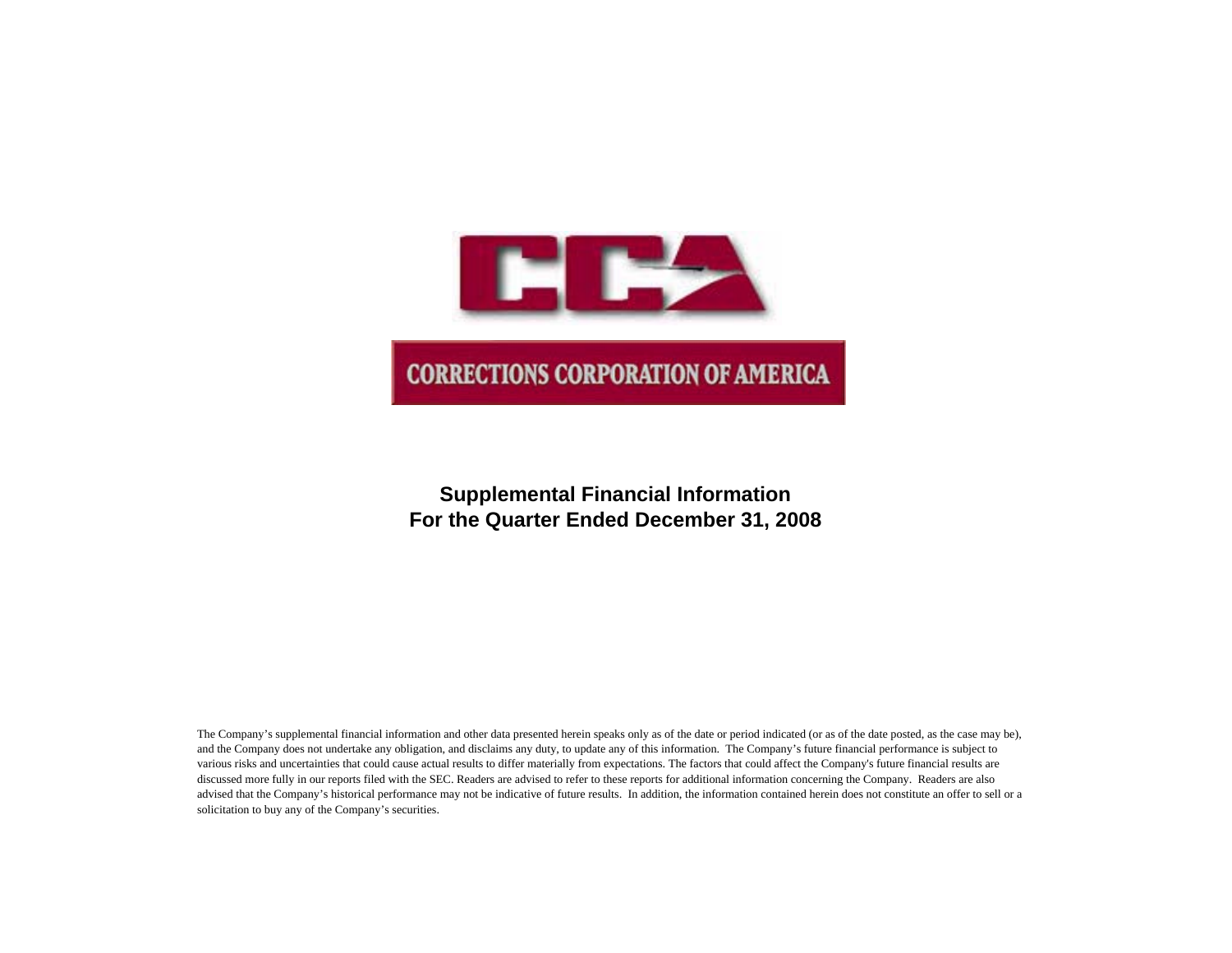# **CORRECTIONS CORPORATION OF AMERICA**

**Supplemental Financial Information For the Quarter Ended December 31, 2008**

# **TABLE OF CONTENTS**

| Consolidated Statements of Operations 2                  |  |
|----------------------------------------------------------|--|
| Reconciliation of Basic to Diluted Earnings Per Share 55 |  |
|                                                          |  |
|                                                          |  |
| Analysis of Outstanding Debt 10                          |  |
|                                                          |  |
| Facility Portfolio                                       |  |
| Diversification of Revenue 18                            |  |
| Research Coverage / Credit Ratings <b>COVER 19</b> 19    |  |

John D. Ferguson, Chief Executive Officer Todd J Mullenger, Chief Financial Officer 10 Burton Hills Boulevard Nashville, TN 37215 Tel.: (615) 263-3000 Fax: (615) 263-3010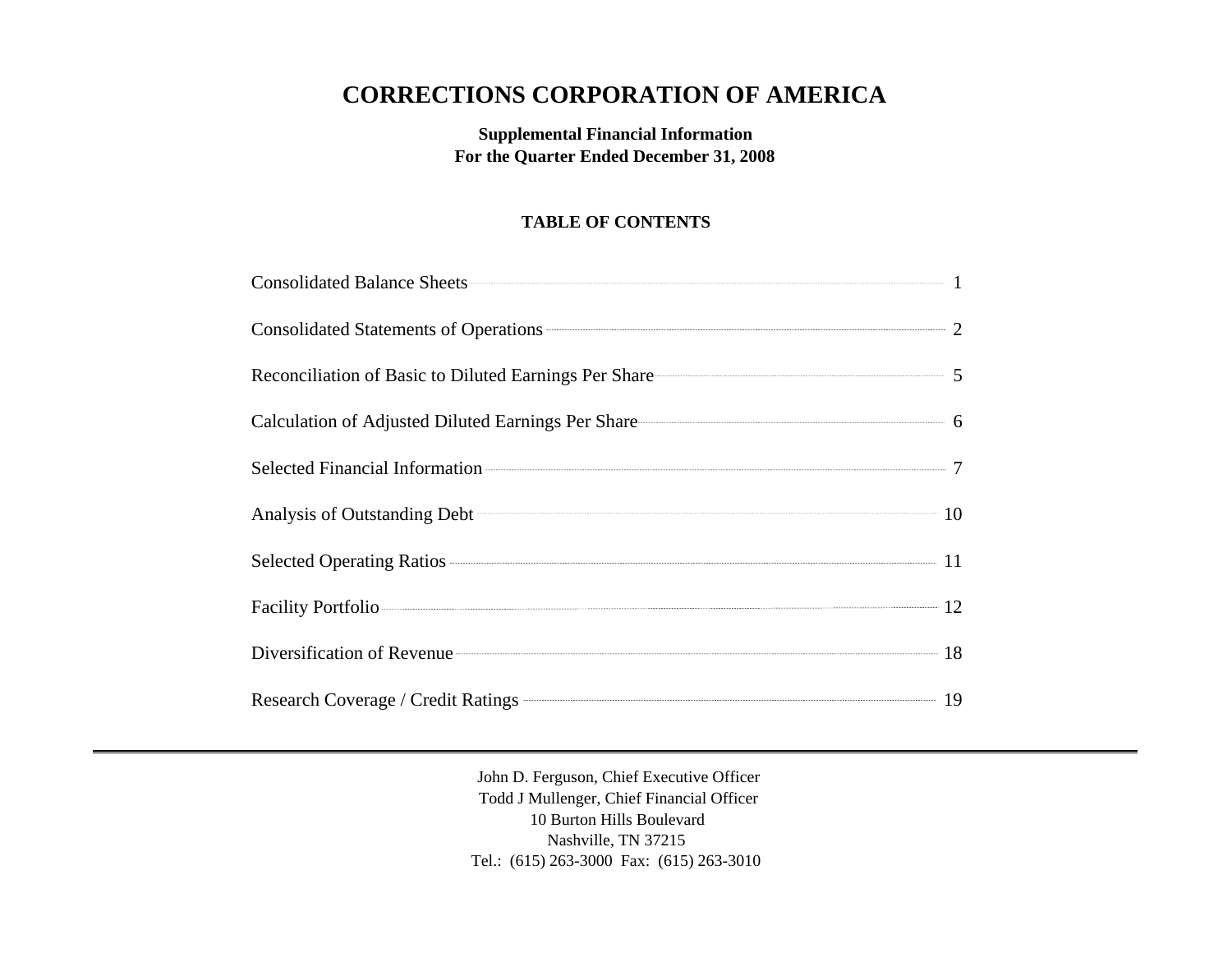#### **CONSOLIDATED BALANCE SHEETS**

| <b>ASSETS</b>                               | December 31,<br>2008 |           |               |            |               | September 30,<br>2008 | <b>June 30,</b><br>2008 |           |              | March 31,<br>2008 |  | December 31,<br>2007 |
|---------------------------------------------|----------------------|-----------|---------------|------------|---------------|-----------------------|-------------------------|-----------|--------------|-------------------|--|----------------------|
| Cash and cash equivalents                   | \$                   | 34,077    | $\mathcal{S}$ | 28,736     | $\mathbb{S}$  | 14,287                | $\mathbf{s}$            | 50,470    | $\mathbb{S}$ | 57,968            |  |                      |
| Accounts receivable, net of allowance       |                      | 264,336   |               | 242,732    |               | 246,618               |                         | 231,547   |              | 241,722           |  |                      |
| Deferred tax assets                         |                      | 16,108    |               | 14,789     |               | 12,843                |                         | 14,916    |              | 12,250            |  |                      |
| Prepaid expenses and other current assets   |                      | 23,778    |               | 20,717     |               | 24,423                |                         | 13,584    |              | 21,142            |  |                      |
| Assets held for sale                        |                      |           |               |            |               |                       |                         | 7,578     |              | 7,581             |  |                      |
| Total current assets                        |                      | 338,299   |               | 306,974    |               | 298,171               |                         | 318,095   |              | 340,663           |  |                      |
| Property and equipment, net                 |                      | 2,478,824 |               | 2,456,949  |               | 2,370,892             |                         | 2,231,354 |              | 2,086,980         |  |                      |
| Restricted cash                             |                      | 6,710     |               | 6,669      |               | 6,628                 |                         | 6,580     |              | 6,511             |  |                      |
| Investment in direct financing lease        |                      | 13,414    |               | 13,698     |               | 13,975                |                         | 14,243    |              | 14,503            |  |                      |
| Goodwill                                    |                      | 13,672    |               | 13,672     |               | 13,672                |                         | 13,672    |              | 13,672            |  |                      |
| Other assets                                |                      | 20,455    |               | 21,907     |               | 22,850                |                         | 22,781    |              | 23,411            |  |                      |
| Total assets                                | \$                   | 2,871,374 |               | 2,819,869  | <sup>\$</sup> | 2,726,188             | \$                      | 2,606,725 | \$           | 2,485,740         |  |                      |
| <b>LIABILITIES AND STOCKHOLDERS' EQUITY</b> |                      |           |               |            |               |                       |                         |           |              |                   |  |                      |
| Accounts payable and accrued expenses       | $\$$                 | 191,083   | $\$$          | 219,587    | $\mathbb{S}$  | 244,517               | \$                      | 207,471   | \$           | 213,477           |  |                      |
| Income taxes payable                        |                      | 450       |               | 8,905      |               | 6,632                 |                         | 11,450    |              | 964               |  |                      |
| Current portion of long-term debt           |                      | 290       |               | 290        |               | 290                   |                         | 290       |              | 290               |  |                      |
| Total current liabilities                   |                      | 191,823   |               | 228,782    |               | 251,439               |                         | 219,211   |              | 214,731           |  |                      |
| Long-term debt, net of current portion      |                      | 1,192,632 |               | 1,155,460  |               | 1,085,532             |                         | 1,045,605 |              | 975,677           |  |                      |
| Deferred tax liabilities                    |                      | 68,349    |               | 42,884     |               | 41,703                |                         | 39,338    |              | 34,271            |  |                      |
| Other liabilities                           |                      | 38,211    |               | 39,505     |               | 39,018                |                         | 39,392    |              | 39,086            |  |                      |
| Total liabilities                           |                      | 1,491,015 |               | 1,466,631  |               | 1,417,692             |                         | 1,343,546 |              | 1,263,765         |  |                      |
| Commitments and contingencies               |                      |           |               |            |               |                       |                         |           |              |                   |  |                      |
| Common stock - \$0.01 par value             |                      | 1,247     |               | 1,256      |               | 1,253                 |                         | 1,250     |              | 1,245             |  |                      |
| Additional paid-in capital                  |                      | 1,576,177 |               | 1,589,572  |               | 1,582,724             |                         | 1,574,937 |              | 1,568,736         |  |                      |
| Retained deficit                            |                      | (197,065) |               | (237, 590) |               | (275, 481)            |                         | (313,008) |              | (348,006)         |  |                      |
| Total stockholders' equity                  |                      | 1,380,359 |               | 1,353,238  |               | 1,308,496             |                         | 1,263,179 |              | 1,221,975         |  |                      |
| Total liabilities and stockholders' equity  | <sup>\$</sup>        | 2,871,374 | <sup>\$</sup> | 2,819,869  | \$            | 2,726,188             | <sup>\$</sup>           | 2,606,725 | \$           | 2,485,740         |  |                      |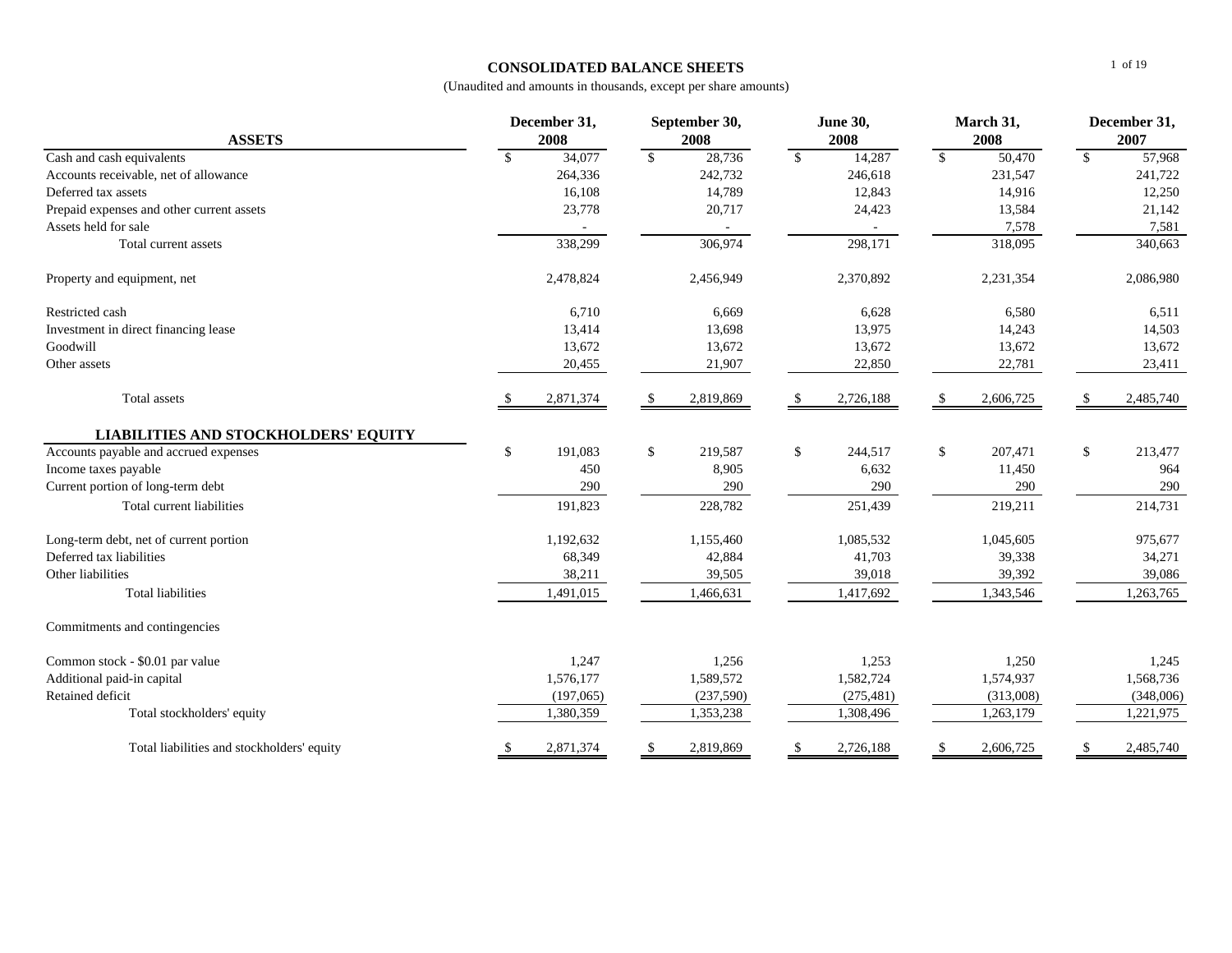#### **CONSOLIDATED STATEMENTS OF OPERATIONS**

|                                                          |    | For the Three Months Ended<br>December 31, |     |                   |               | For the Twelve Months Ended<br>December 31, |    |                     |  |
|----------------------------------------------------------|----|--------------------------------------------|-----|-------------------|---------------|---------------------------------------------|----|---------------------|--|
|                                                          |    | 2008                                       |     | 2007              |               | 2008                                        |    | 2007                |  |
| <b>REVENUE:</b>                                          |    |                                            |     |                   |               |                                             |    |                     |  |
| Management:                                              |    |                                            |     |                   |               |                                             |    |                     |  |
| Federal                                                  | \$ | 161,958                                    | \$  | 150,596           | $\mathbb{S}$  | 628,892                                     | \$ | 593,601             |  |
| State                                                    |    | 218,264                                    |     | 193,975           |               | 831,947                                     |    | 719,577             |  |
| Local                                                    |    | 16,626                                     |     | 16,726            |               | 65,442                                      |    | 65,566              |  |
| Other<br>Total management revenue                        |    | 15,091<br>411,939                          |     | 14,774<br>376,071 |               | 60,781<br>1,587,062                         |    | 57,541<br>1,436,285 |  |
| Transportation                                           |    | 1,191                                      |     | 3,089             |               | 6,908                                       |    | 14,197              |  |
| Rental                                                   |    | 1,221                                      |     | 1,187             |               | 4,838                                       |    | 4,562               |  |
| Other                                                    |    | 23                                         |     | 467               |               | 98                                          |    | 1,269               |  |
|                                                          |    | 414,374                                    |     | 380,814           |               | 1,598,906                                   |    | 1,456,313           |  |
| <b>EXPENSES:</b>                                         |    |                                            |     |                   |               |                                             |    |                     |  |
| Operating:                                               |    |                                            |     |                   |               |                                             |    |                     |  |
| Facility fixed                                           |    | 211,057                                    |     | 195,217           |               | 825,482                                     |    | 750,656             |  |
| Facility variable                                        |    | 72,706                                     |     | 69,839            |               | 279,114                                     |    | 263,035             |  |
| Transportation                                           |    | 2,761                                      |     | 4,107             |               | 15,463                                      |    | 21,693              |  |
| Other                                                    |    | 202<br>286,726                             |     | 89<br>269,252     |               | 3,943<br>1,124,002                          |    | 703<br>1,036,087    |  |
| Total operating expenses<br>General and administrative   |    | 20,086                                     |     | 19,902            |               | 80,308                                      |    | 74,399              |  |
| Depreciation and amortization                            |    | 24,278                                     |     | 21,361            |               | 90,809                                      |    | 78,539              |  |
| Goodwill impairment                                      |    |                                            |     | 554               |               |                                             |    | 554                 |  |
|                                                          |    | 331,090                                    |     | 311,069           |               | 1,295,119                                   |    | 1,189,579           |  |
| <b>OPERATING INCOME</b>                                  |    | 83,284                                     |     | 69,745            |               | 303,787                                     |    | 266,734             |  |
| <b>OTHER (INCOME) EXPENSE:</b>                           |    |                                            |     |                   |               |                                             |    |                     |  |
| Interest expense, net                                    |    | 16,733                                     |     | 12,938            |               | 59,404                                      |    | 53,776              |  |
| Other (income) expenses                                  |    | 601                                        |     | (27)              |               | 292                                         |    | (308)               |  |
|                                                          |    | 17,334                                     |     | 12,911            |               | 59,696                                      |    | 53,468              |  |
| INCOME FROM CONTINUING OPERATIONS BEFORE INCOME TAXES    |    | 65,950                                     |     | 56,834            |               | 244,091                                     |    | 213,266             |  |
| Income tax expense                                       |    | (25,000)                                   |     | (21, 520)         |               | (92, 127)                                   |    | (80, 460)           |  |
| <b>INCOME FROM CONTINUING OPERATIONS</b>                 |    | 40,950                                     |     | 35,314            |               | 151,964                                     |    | 132,806             |  |
| Income (loss) from discontinued operations, net of taxes |    | (425)                                      |     | (368)             |               | (1,023)                                     |    | 567                 |  |
| <b>NET INCOME</b>                                        |    | 40,525                                     | -\$ | 34,946            | \$            | 150,941                                     | -S | 133,373             |  |
| <b>BASIC EARNINGS PER SHARE</b>                          |    | 0.32                                       |     | 0.28              | -S            | 1.21                                        |    | 1.09                |  |
| <b>DILUTED EARNINGS PER SHARE</b>                        | S. | 0.32                                       | -S  | 0.28              | <sup>\$</sup> |                                             |    | 1.06                |  |
|                                                          |    |                                            |     |                   |               | 1.20                                        | S  |                     |  |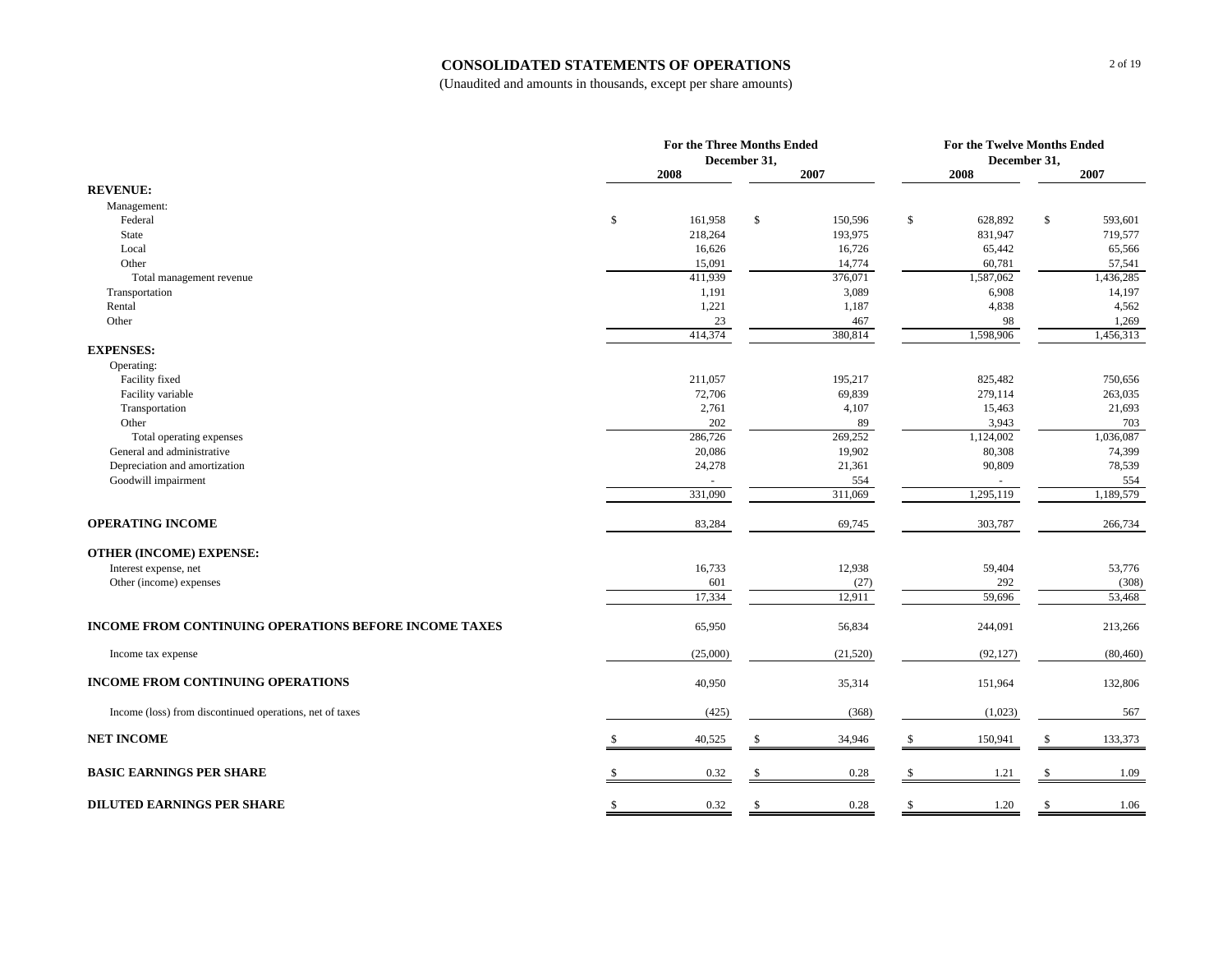#### **CONSOLIDATED STATEMENTS OF OPERATIONS**

|                                                              |                   |              | <b>As Adjusted for Discontinued Operations</b> |     |                       |              |                      |
|--------------------------------------------------------------|-------------------|--------------|------------------------------------------------|-----|-----------------------|--------------|----------------------|
|                                                              |                   |              | <b>For the Three Months Ended</b>              |     |                       |              |                      |
|                                                              | March 31,<br>2008 |              | <b>June 30,</b><br>2008                        |     | September 30,<br>2008 |              | December 31,<br>2008 |
| <b>REVENUE:</b>                                              |                   |              |                                                |     |                       |              |                      |
| Management:                                                  |                   |              |                                                |     |                       |              |                      |
| Federal                                                      | \$<br>151,794     | $\$$         | 156,484                                        | \$  | 158,656               | $\mathbb{S}$ | 161,958              |
| State                                                        | 196,394           |              | 203,296                                        |     | 213,993               |              | 218,264              |
| Local                                                        | 15,856            |              | 16,170                                         |     | 16,790                |              | 16,626               |
| Other                                                        | 15,073            |              | 15,382                                         |     | 15,235                |              | 15,091               |
| Total management revenue                                     | 379,117           |              | 391,332                                        |     | 404,674               |              | 411,939              |
| Transportation                                               | 2,692             |              | 1,462                                          |     | 1,563                 |              | 1,191                |
| Rental                                                       | 1,187             |              | 1,209                                          |     | 1,221                 |              | 1,221                |
| Other                                                        | 47                |              | 22                                             |     | 6                     |              | 23                   |
|                                                              | 383,043           |              | 394,025                                        |     | 407,464               |              | 414,374              |
| <b>EXPENSES:</b>                                             |                   |              |                                                |     |                       |              |                      |
| Operating:<br>Facility fixed                                 | 199,548           |              | 200,167                                        |     | 214,710               |              | 211,057              |
|                                                              | 66,835            |              | 70,453                                         |     | 69,120                |              |                      |
| Facility variable<br>Transportation                          | 4,591             |              | 4,001                                          |     | 4,110                 |              | 72,706<br>2,761      |
| Other                                                        | 630               |              | 2,914                                          |     | 197                   |              | 202                  |
| Total operating expenses                                     | 271,604           |              | 277,535                                        |     | 288,137               |              | 286,726              |
| General and administrative                                   | 19,553            |              | 19,803                                         |     | 20,866                |              | 20,086               |
| Depreciation and amortization                                | 21,356            |              | 21,850                                         |     | 23,325                |              | 24,278               |
|                                                              | 312,513           |              | 319,188                                        |     | 332,328               |              | 331,090              |
| <b>OPERATING INCOME</b>                                      | 70,530            |              | 74,837                                         |     | 75,136                |              | 83,284               |
| <b>OTHER (INCOME) EXPENSE:</b>                               |                   |              |                                                |     |                       |              |                      |
| Interest expense, net                                        | 13,650            |              | 13,934                                         |     | 15,087                |              | 16,733               |
| Other (income) expenses                                      | 94                |              | (89)                                           |     | (314)                 |              | 601                  |
|                                                              | 13,744            |              | 13,845                                         |     | 14,773                |              | 17,334               |
| <b>INCOME FROM CONTINUING OPERATIONS BEFORE INCOME TAXES</b> | 56,786            |              | 60,992                                         |     | 60,363                |              | 65,950               |
|                                                              |                   |              |                                                |     |                       |              |                      |
| Income tax expense                                           | (21,768)          |              | (23, 227)                                      |     | (22, 132)             |              | (25,000)             |
| <b>INCOME FROM CONTINUING OPERATIONS</b>                     | 35,018            |              | 37,765                                         |     | 38,231                |              | 40,950               |
| Loss from discontinued operations, net of taxes              | (20)              |              | (238)                                          |     | (340)                 |              | (425)                |
| <b>NET INCOME</b>                                            | 34,998            | S            | 37,527                                         | \$  | 37,891                | \$           | 40,525               |
| <b>BASIC EARNINGS PER SHARE</b>                              | 0.28              | $\mathbb{S}$ | 0.30                                           | \$  | 0.30                  | \$           | 0.32                 |
| DILUTED EARNINGS PER SHARE                                   | 0.28              | \$           | 0.30                                           | \$. | 0.30                  | -S           | 0.32                 |
| TOTAL COMPENSATED MAN-DAYS                                   | 6,774,671         |              | 6,902,051                                      |     | 7,057,032             |              | 7,077,087            |
| <b>TOTAL AVAILABLE BED-DAYS</b>                              | 6,984,151         |              | 7,109,381                                      |     | 7,392,624             |              | 7,621,884            |
| <b>AVERAGE COMPENSATED OCCUPANCY</b>                         | 97.0%             |              | 97.1%                                          |     | 95.5%                 |              | 92.9%                |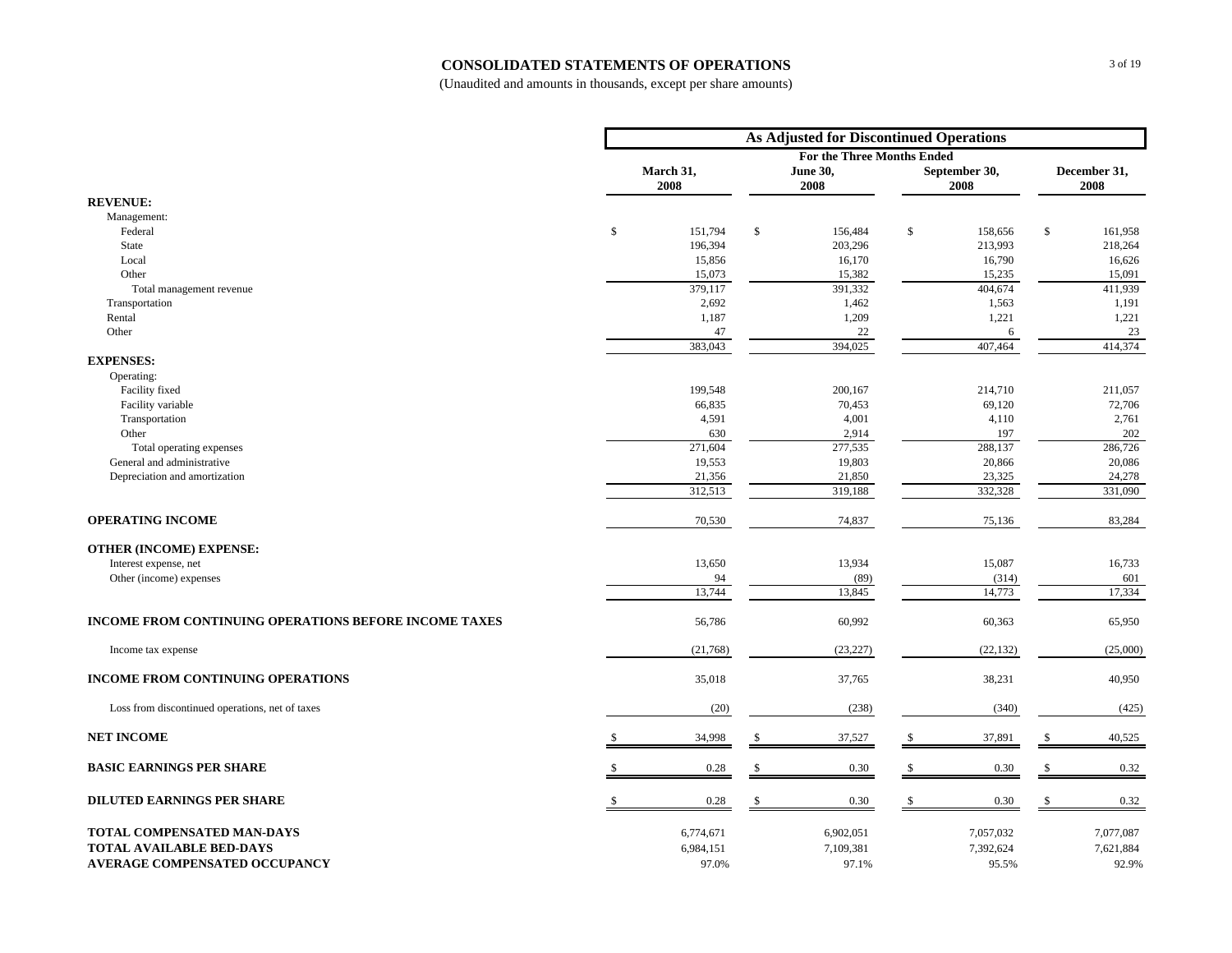#### **CONSOLIDATED STATEMENTS OF OPERATIONS**

|                                                              | <b>As Adjusted for Discontinued Operations</b> |                  |               |                                                      |     |                  |    |                  |  |
|--------------------------------------------------------------|------------------------------------------------|------------------|---------------|------------------------------------------------------|-----|------------------|----|------------------|--|
|                                                              |                                                | March 31,        |               | <b>For the Three Months Ended</b><br><b>June 30,</b> |     | September 30,    |    | December 31,     |  |
|                                                              |                                                | 2007             |               | 2007                                                 |     | 2007             |    | 2007             |  |
| <b>REVENUE:</b>                                              |                                                |                  |               |                                                      |     |                  |    |                  |  |
| Management:                                                  |                                                |                  |               |                                                      |     |                  |    |                  |  |
| Federal                                                      | $\$$                                           | 142,002          | \$            | 149,792                                              | \$  | 151,211          | \$ | 150,596          |  |
| State                                                        |                                                | 168,706          |               | 171,689                                              |     | 185,207          |    | 193,975          |  |
| Local                                                        |                                                | 15,628           |               | 16,275                                               |     | 16,937           |    | 16,726           |  |
| Other                                                        |                                                | 14,138           |               | 14,103                                               |     | 14,526           |    | 14,774           |  |
| Total management revenue<br>Transportation                   |                                                | 340,474<br>3,517 |               | 351,859<br>3,473                                     |     | 367,881<br>4,118 |    | 376,071<br>3,089 |  |
| Rental                                                       |                                                | 1,077            |               | 1,111                                                |     | 1,187            |    | 1,187            |  |
| Other                                                        |                                                | 195              |               | 365                                                  |     | 242              |    | 467              |  |
|                                                              |                                                | 345,263          |               | 356,808                                              |     | 373,428          |    | 380,814          |  |
| <b>EXPENSES:</b>                                             |                                                |                  |               |                                                      |     |                  |    |                  |  |
| Operating:                                                   |                                                |                  |               |                                                      |     |                  |    |                  |  |
| Facility fixed                                               |                                                | 178,695          |               | 181,628                                              |     | 195,116          |    | 195,217          |  |
| Facility variable                                            |                                                | 59,612           |               | 66,712                                               |     | 66,872           |    | 69,839           |  |
| Transportation                                               |                                                | 4,880            |               | 5,428                                                |     | 7,278            |    | 4,107            |  |
| Other                                                        |                                                | 500              |               | 66                                                   |     | 48               |    | 89               |  |
| Total operating expenses                                     |                                                | 243,687          |               | 253,834                                              |     | 269,314          |    | 269,252          |  |
| General and administrative                                   |                                                | 17,318           |               | 18,817                                               |     | 18,362           |    | 19,902           |  |
| Depreciation and amortization                                |                                                | 18,240           |               | 18,898                                               |     | 20,040           |    | 21,361           |  |
| Goodwill impairment                                          |                                                | 279,245          |               | 291,549                                              |     | 307,716          |    | 554<br>311,069   |  |
| <b>OPERATING INCOME</b>                                      |                                                | 66,018           |               | 65,259                                               |     | 65,712           |    | 69,745           |  |
|                                                              |                                                |                  |               |                                                      |     |                  |    |                  |  |
| <b>OTHER (INCOME) EXPENSE:</b><br>Interest expense, net      |                                                | 13,934           |               | 13,655                                               |     | 13,249           |    | 12,938           |  |
| Other (income) expenses                                      |                                                | (11)             |               | (70)                                                 |     | (200)            |    | (27)             |  |
|                                                              |                                                | 13,923           |               | 13,585                                               |     | 13,049           |    | 12,911           |  |
| <b>INCOME FROM CONTINUING OPERATIONS BEFORE INCOME TAXES</b> |                                                | 52,095           |               | 51,674                                               |     | 52,663           |    | 56,834           |  |
| Income tax expense                                           |                                                | (19, 636)        |               | (19, 397)                                            |     | (19,907)         |    | (21, 520)        |  |
| <b>INCOME FROM CONTINUING OPERATIONS</b>                     |                                                | 32,459           |               | 32,277                                               |     | 32,756           |    | 35,314           |  |
| Income (loss) from discontinued operations, net of taxes     |                                                | 111              |               | 325                                                  |     | 499              |    | (368)            |  |
| <b>NET INCOME</b>                                            |                                                | 32,570           |               | 32,602                                               | S.  | 33,255           | \$ | 34,946           |  |
| <b>BASIC EARNINGS PER SHARE</b>                              |                                                | 0.27             |               | 0.27                                                 | \$. | 0.27             | -8 | 0.28             |  |
| <b>DILUTED EARNINGS PER SHARE</b>                            |                                                | 0.26             | $\mathcal{S}$ | 0.26                                                 | \$  | 0.26             |    | 0.28             |  |
| TOTAL COMPENSATED MAN-DAYS                                   |                                                | 6,308,681        |               | 6,511,454                                            |     | 6,682,589        |    | 6,795,468        |  |
| <b>TOTAL AVAILABLE BED-DAYS</b>                              |                                                | 6,434,412        |               | 6,579,335                                            |     | 6,824,349        |    | 6,932,526        |  |
| AVERAGE COMPENSATED OCCUPANCY                                |                                                | 98.0%            |               | 99.0%                                                |     | 97.9%            |    | 98.0%            |  |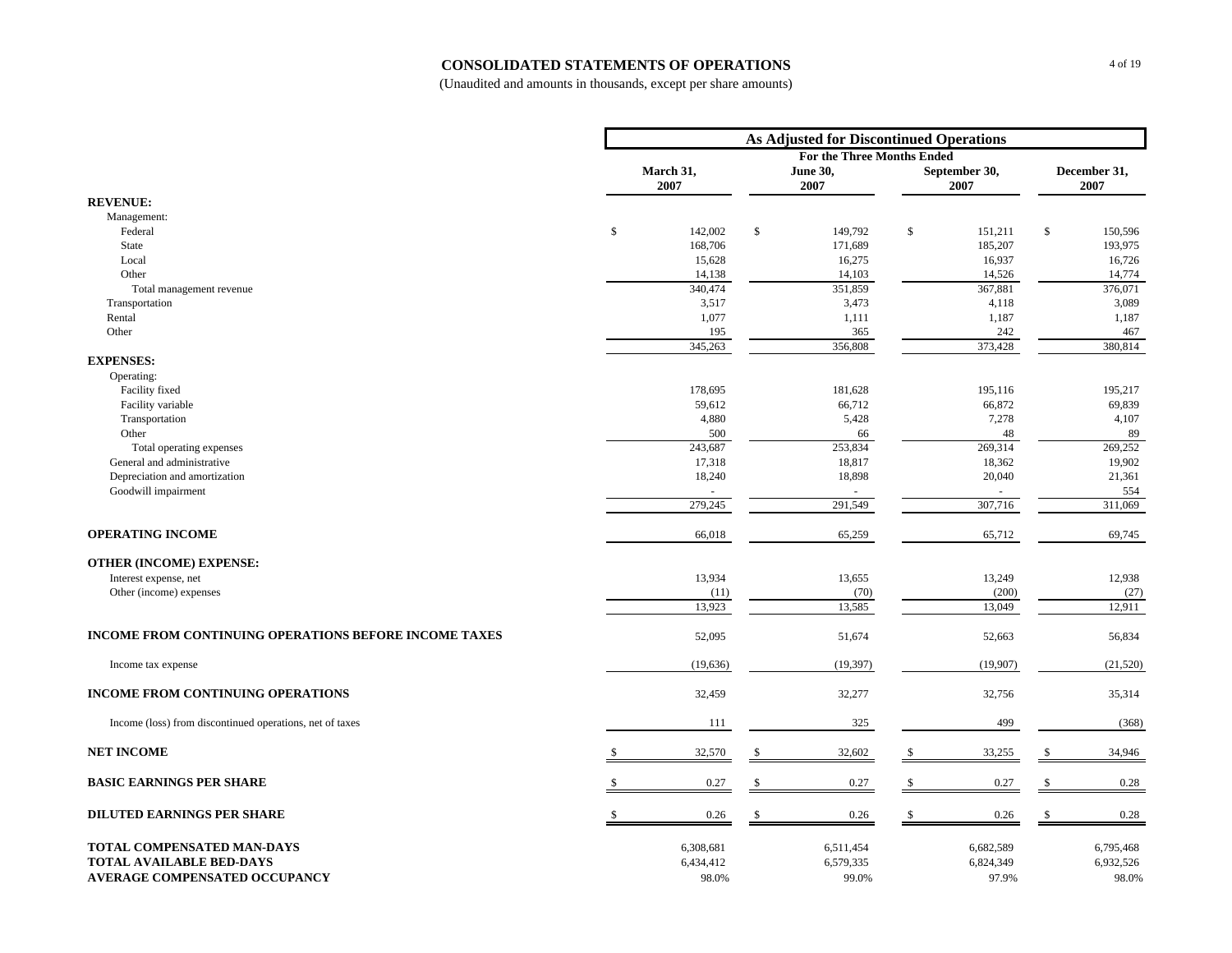#### **RECONCILIATION OF BASIC TO DILUTED EARNINGS PER SHARE**

|                                                          |               | For the Three Months Ended December 31,<br>2007<br>2008 |               |         |               | 2008    | For the Twelve Months Ended December 31,<br>2007 |         |  |
|----------------------------------------------------------|---------------|---------------------------------------------------------|---------------|---------|---------------|---------|--------------------------------------------------|---------|--|
| Basic:                                                   |               |                                                         |               |         |               |         |                                                  |         |  |
| Income from continuing operations                        | £.            | 40.950                                                  | \$            | 35,314  | \$.           | 151,964 | S                                                | 132,806 |  |
| Income (loss) from discontinued operations, net of taxes |               | (425)                                                   |               | (368)   |               | (1,023) |                                                  | 567     |  |
| Net income                                               |               | 40,525                                                  |               | 34,946  |               | 150,941 |                                                  | 133,373 |  |
| Diluted:                                                 |               |                                                         |               |         |               |         |                                                  |         |  |
| Income from continuing operations                        | -S            | 40,950                                                  | <sup>\$</sup> | 35,314  | \$            | 151,964 | S                                                | 132,806 |  |
| Income (loss) from discontinued operations, net of taxes |               | (425)                                                   |               | (368)   |               | (1,023) |                                                  | 567     |  |
| Diluted net income                                       |               | 40,525                                                  |               | 34,946  |               | 150,941 |                                                  | 133,373 |  |
| Basic:                                                   |               |                                                         |               |         |               |         |                                                  |         |  |
| Weighted average common shares outstanding               |               | 125,490                                                 |               | 124,266 |               | 125,192 |                                                  | 123,447 |  |
| Unvested restricted common stock                         |               | (734)                                                   |               | (870)   |               | (728)   |                                                  | (894)   |  |
| Weighted average common shares outstanding-basic         |               | 124,756                                                 |               | 123,396 |               | 124,464 |                                                  | 122,553 |  |
| Diluted:                                                 |               |                                                         |               |         |               |         |                                                  |         |  |
| Weighted average common shares outstanding-basic         |               | 124,756                                                 |               | 123,396 |               | 124,464 |                                                  | 122,553 |  |
| Effect of dilutive securities:                           |               |                                                         |               |         |               |         |                                                  |         |  |
| Stock options and warrants                               |               | 977                                                     |               | 2,106   |               | 1,536   |                                                  | 2,480   |  |
| Restricted stock-based compensation                      |               | 358                                                     |               | 405     |               | 250     |                                                  | 348     |  |
| Weighted average shares and assumed conversions-diluted  |               | 126,091                                                 |               | 125,907 |               | 126,250 |                                                  | 125,381 |  |
| Basic earnings per share:                                |               |                                                         |               |         |               |         |                                                  |         |  |
| Income from continuing operations                        | <sup>\$</sup> | 0.32                                                    | $\mathbb{S}$  | 0.28    | <sup>\$</sup> | 1.22    | $\mathbb{S}$                                     | 1.08    |  |
| Income (loss) from discontinued operations, net of taxes |               |                                                         |               | $\sim$  |               | (0.01)  |                                                  | 0.01    |  |
| Net income                                               |               | 0.32                                                    |               | 0.28    |               | 1.21    |                                                  | 1.09    |  |
| Diluted earnings per share:                              |               |                                                         |               |         |               |         |                                                  |         |  |
| Income from continuing operations                        | <sup>\$</sup> | 0.32                                                    | \$            | 0.28    | \$            | 1.21    | \$                                               | 1.06    |  |
| Income (loss) from discontinued operations, net of taxes |               |                                                         |               | $\sim$  |               | (0.01)  |                                                  |         |  |
| Net income                                               |               | 0.32                                                    |               | 0.28    |               | 1.20    |                                                  | 1.06    |  |
|                                                          |               |                                                         |               |         |               |         |                                                  |         |  |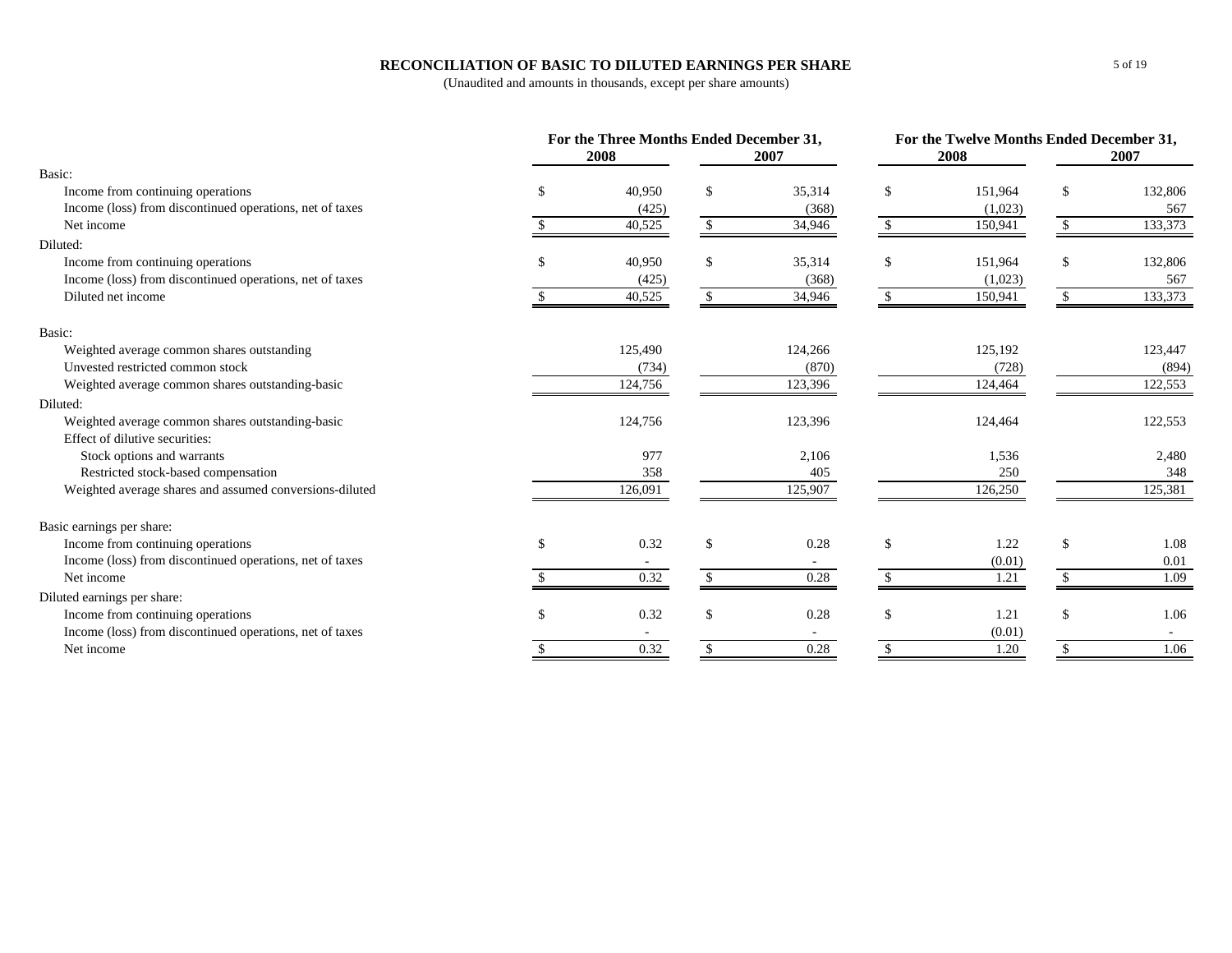#### **CALCULATION OF ADJUSTED DILUTED EARNINGS PER SHARE**

|                                                           | For the Three Months Ended December 31,<br><b>2008</b> | 2007         | <b>2008</b>   | For the Twelve Months Ended December 31,<br>2007 |         |
|-----------------------------------------------------------|--------------------------------------------------------|--------------|---------------|--------------------------------------------------|---------|
| Net Income                                                | \$<br>40,525                                           | \$<br>34,946 | \$<br>150,941 | \$                                               | 133,373 |
| Special items:                                            |                                                        |              |               |                                                  |         |
| Goodwill impairment                                       |                                                        | 554          | ۰             |                                                  | 554     |
| Goodwill impairment for discontinued operations           |                                                        | 1,020        |               |                                                  | 1,020   |
| Diluted adjusted net income                               | 40,525                                                 | 36,520       | 150,941       |                                                  | 134,947 |
| Weighted average common shares outstanding - basic        | 124,756                                                | 123,396      | 124,464       |                                                  | 122,553 |
| Effect of dilutive securities:                            |                                                        |              |               |                                                  |         |
| Stock options and warrants                                | 977                                                    | 2,106        | 1,536         |                                                  | 2,480   |
| Restricted stock-based compensation                       | 358                                                    | 405          | 250           |                                                  | 348     |
| Weighted average shares and assumed conversions - diluted | 126,091                                                | 125,907      | 126,250       |                                                  | 125,381 |
| <b>Adjusted Diluted Earnings Per Share</b>                | 0.32                                                   | 0.29         | 1.20          |                                                  | 1.08    |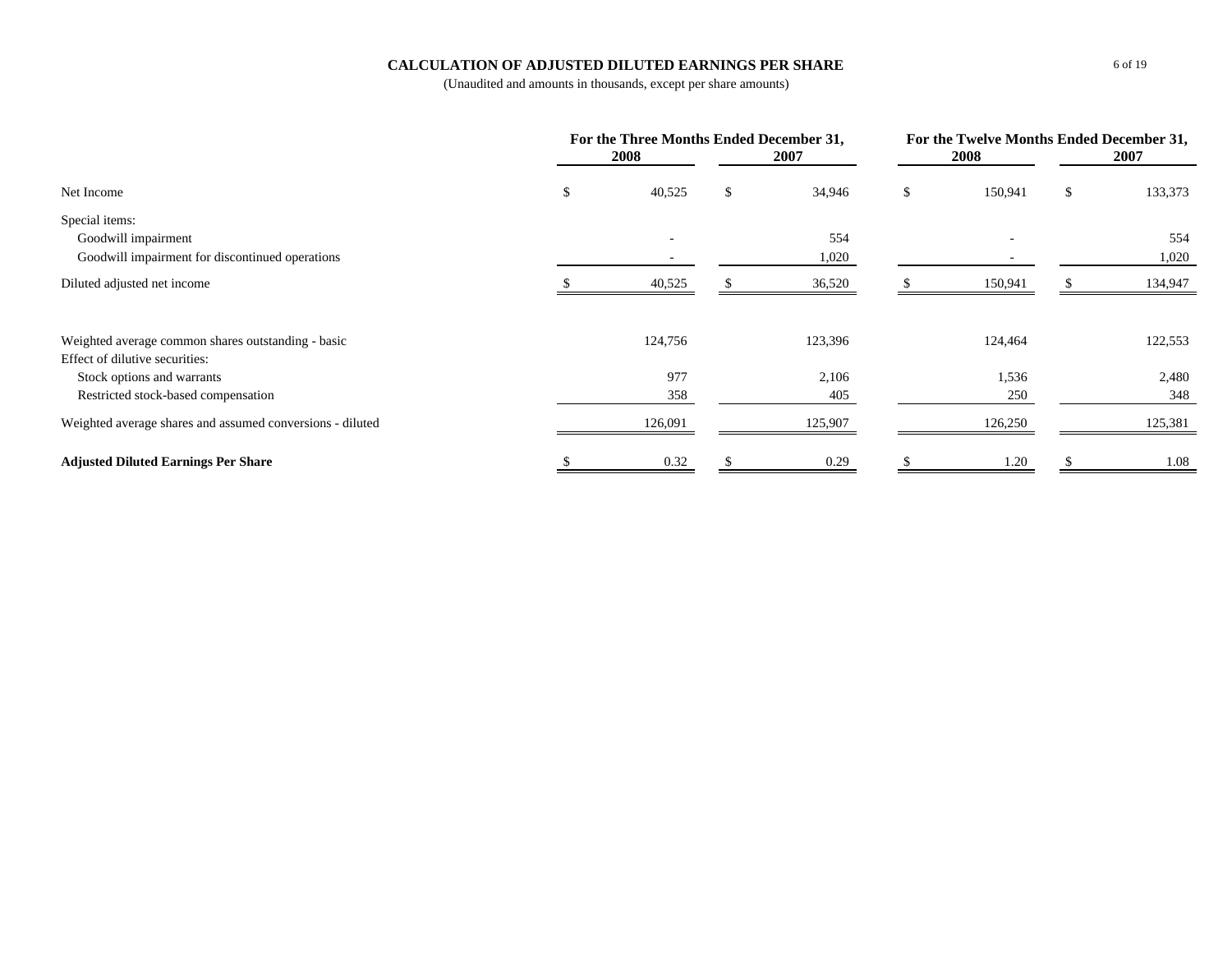#### **SELECTED FINANCIAL INFORMATION**

|                                                                                              |               | <b>December 31, 2008</b> |               | <b>September 30, 2008</b> |                          | June 30, 2008           |                                           | <b>March 31, 2008</b>  |                            | <b>December 31, 2007</b> |
|----------------------------------------------------------------------------------------------|---------------|--------------------------|---------------|---------------------------|--------------------------|-------------------------|-------------------------------------------|------------------------|----------------------------|--------------------------|
| <b>BALANCE SHEET:</b><br>Property and equipment<br>Accumulated depreciation and amortization | \$            | 3,078,214<br>(599, 390)  | $\mathbb{S}$  | 3.035.753<br>(578, 804)   | \$                       | 2.925.509<br>(554, 617) | $\mathbb{S}$                              | 2.761.445<br>(530,091) | $\mathbb{S}$               | 2,595,677<br>(508, 697)  |
| Property and equipment, net                                                                  | $\mathcal{S}$ | 2,478,824                | <sup>S</sup>  | 2,456,949                 | $\mathbb{S}$             | 2,370,892               | $\mathbb{S}$                              | 2,231,354              | $\mathbb{S}$               | 2,086,980                |
| Total assets                                                                                 | \$            | 2,871,374                | $\mathbb{S}$  | 2,819,869                 | $\mathcal{S}$            | 2,726,188               | <sup>\$</sup>                             | 2,606,725              | <sup>\$</sup>              | 2,485,740                |
| Maintenance & technology capital expenditures for the quarter ended                          | \$.           | 12,268                   | <sup>\$</sup> | 7,861                     | $\mathbb{S}$             | 7,054                   | <sup>\$</sup>                             | 8,138                  | $\mathbb{S}$               | 15,042                   |
| Total debt                                                                                   | \$            | 1,192,922                | \$            | 1,155,750                 | \$                       | 1,085,822               | \$                                        | 1,045,895              | \$                         | 975,967                  |
| Equity book value                                                                            | \$            | 1,380,359                | \$            | 1,353,238                 | $\mathcal{S}$            | 1,308,496               | \$                                        | 1,263,179              | $\mathcal{S}$              | 1,221,975                |
| LIQUIDITY:                                                                                   |               |                          |               |                           |                          |                         |                                           |                        |                            |                          |
| Cash and cash equivalents                                                                    | \$            | 34,077                   | \$            | 28,736                    | $\mathbb{S}$             | 14,287                  | \$                                        | 50,470                 | \$                         | 57,968                   |
| Availability under revolving credit facility                                                 | \$            | 191,250                  | \$            | 237,208                   | $\mathcal{S}$            | 306,368                 | \$                                        | 345,117                | \$                         | 415,117                  |
| <b>CAPITALIZATION:</b>                                                                       |               |                          |               |                           |                          |                         |                                           |                        |                            |                          |
| Common shares outstanding                                                                    |               | 124,673                  |               | 125,597                   |                          | 125,302                 |                                           | 124,965                |                            | 124,472                  |
| Common share price at end of period<br>Market value of common equity at end of period        |               | 16.36<br>2,039,650       | $\mathbb{S}$  | 24.85<br>3,121,085        | <sup>\$</sup><br>$\sqrt$ | 27.47<br>3,442,046      | <sup>\$</sup><br>$\overline{\mathcal{S}}$ | 27.52<br>3,439,037     | \$<br>$\sqrt{\frac{2}{2}}$ | 29.51<br>3,673,169       |
| Total equity market capitalization                                                           |               | 2,039,650                | <sup>\$</sup> | 3,121,085                 | <sup>S</sup>             | 3,442,046               | S.                                        | 3,439,037              | $\mathbb{S}$               | 3,673,169                |
| Total market capitalization (market value of equity plus debt)                               |               | 3,232,572                | S             | 4,276,835                 | S                        | 4,527,868               |                                           | 4,484,932              | -S                         | 4,649,136                |
|                                                                                              |               |                          |               |                           |                          |                         |                                           |                        |                            |                          |
| <b>EBITDA</b>                                                                                | \$            | 106,961                  | \$            | 98,775                    | $\mathcal{S}$            | 96,776                  | \$                                        | 91,792                 | \$                         | 91,687                   |
| <b>ADJUSTED FREE CASH FLOW</b>                                                               | \$.           | 64,986                   | \$            | 61,953                    | $\mathbb{S}$             | 56,404                  | \$                                        | 72,659                 | \$                         | 47,078                   |
| <b>ADJUSTED FREE CASH FLOW PER SHARE:</b>                                                    |               |                          |               |                           |                          |                         |                                           |                        |                            |                          |
| Basic adjusted free cash flow per share                                                      |               | 0.52                     |               | 0.50                      |                          | 0.45                    |                                           | 0.59                   |                            | 0.38<br>0.37             |
| Diluted adjusted free cash flow per share                                                    |               | 0.52                     |               | 0.49                      |                          | 0.45                    |                                           | 0.58                   |                            |                          |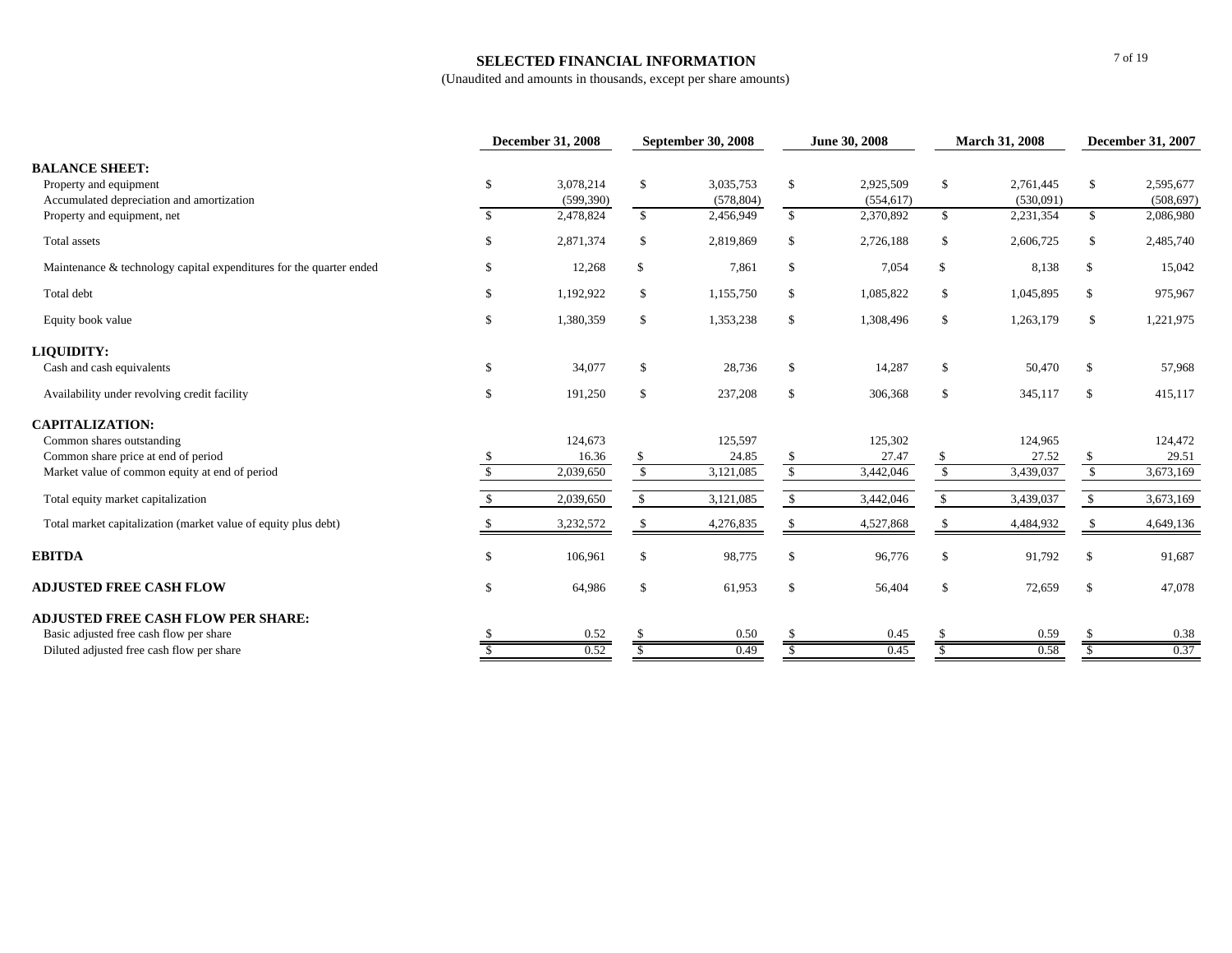#### **SELECTED FINANCIAL INFORMATION**

|                                                           |             | For the Three Months Ended December 31,<br>2008 |             | 2007      |              | For the Twelve Months Ended December 31,<br>2008 |              | 2007       |
|-----------------------------------------------------------|-------------|-------------------------------------------------|-------------|-----------|--------------|--------------------------------------------------|--------------|------------|
| Number of days per period                                 |             | 92                                              |             | 92        |              | 366                                              |              | 365        |
| <b>ALL FACILITIES:</b>                                    |             |                                                 |             |           |              |                                                  |              |            |
| Average available beds                                    |             | 82,847                                          |             | 75,354    |              | 79,530                                           |              | 73,344     |
| Average compensated occupancy                             |             | 92.9%                                           |             | 98.0%     |              | 95.5%                                            |              | 98.2%      |
| Total compensated man-days                                |             | 7,077,087                                       |             | 6,795,468 |              | 27,810,841                                       |              | 26,298,192 |
| Revenue per compensated man-day                           | \$          | 58.21                                           | \$          | 55.34     | $\mathbb{S}$ | 57.07                                            | $\$$         | 54.62      |
| Operating expenses per compensated man-day:               |             |                                                 |             |           |              |                                                  |              |            |
| Fixed expense                                             |             | 29.82                                           |             | 28.73     |              | 29.68                                            |              | 28.54      |
| Variable expense                                          |             | 10.27                                           |             | 10.28     |              | 10.04                                            |              | 10.00      |
| Total                                                     |             | 40.09                                           |             | 39.01     |              | 39.72                                            |              | 38.54      |
| Operating margin per compensated man-day                  |             | 18.12                                           |             | 16.33     | \$.          | 17.35                                            | -S           | 16.08      |
| Operating margin rate                                     |             | 31.1%                                           |             | 29.5%     |              | 30.4%                                            |              | 29.4%      |
| DEPRECIATION AND AMORTIZATION:                            |             |                                                 |             |           |              |                                                  |              |            |
| Depreciation expense on real estate                       |             | 15,964                                          |             | 13,322    |              | 58,535                                           |              | 51,020     |
| Other depreciation expense                                |             | 9,480                                           |             | 8,959     |              | 36,937                                           |              | 31,853     |
| Amortization of intangible assets                         |             |                                                 |             | 246       |              | $\overline{a}$                                   |              | 330        |
| Amortization of negative contract values                  |             | (1,166)                                         |             | (1,166)   |              | (4,663)                                          |              | (4,664)    |
| Depreciation and amortization                             | \$.         | 24,278                                          | S.          | 21,361    | S.           | 90,809                                           | \$           | 78,539     |
| <b>ADJUSTED FREE CASH FLOW:</b>                           |             |                                                 |             |           |              |                                                  |              |            |
| Income from continuing operations before income taxes     | \$          | 65,950                                          | \$          | 56,834    | \$           | 244,091                                          | $\mathbb S$  | 213,266    |
| Income taxes paid                                         |             | (15, 440)                                       |             | (19, 924) |              | (54, 914)                                        |              | (51,255)   |
| Depreciation and amortization                             |             | 24,278                                          |             | 21,361    |              | 90,809                                           |              | 78,539     |
| Depreciation and amortization for discontinued operations |             | 31                                              |             | 49        |              | 652                                              |              | 143        |
| Goodwill impairment                                       |             |                                                 |             | 554       |              | $\overline{a}$                                   |              | 554        |
| Goodwill impairment for discontinued operations           |             |                                                 |             | 1,020     |              |                                                  |              | 1,020      |
| Income (loss) from discontinued operations, net of taxes  |             | (425)                                           |             | (368)     |              | (1,023)                                          |              | 567        |
| Income tax expense (benefit) for discontinued operations  |             | (260)                                           |             | (225)     |              | (648)                                            |              | 372        |
| Stock-based compensation reflected in G&A expenses        |             | 2,208                                           |             | 1,860     |              | 8,544                                            |              | 6,478      |
| Amortization of debt costs and other non-cash interest    |             | 912                                             |             | 959       |              | 3,812                                            |              | 3,931      |
| Maintenance and technology capital expenditures           |             | (12,268)                                        |             | (15,042)  |              | (35, 321)                                        |              | (47,500)   |
| Adjusted free cash flow                                   |             | 64,986                                          | S.          | 47,078    | \$           | 256,002                                          | \$           | 206,115    |
| <b>ADJUSTED FREE CASH FLOW PER SHARE:</b>                 |             |                                                 |             |           |              |                                                  |              |            |
| Basic                                                     |             | 0.52                                            | £.          | 0.38      |              | 2.06                                             | \$           | 1.68       |
| Diluted                                                   | $\mathbb S$ | 0.52                                            | $\mathbb S$ | 0.37      | $\mathbb{S}$ | 2.03                                             | $\mathbb{S}$ | 1.64       |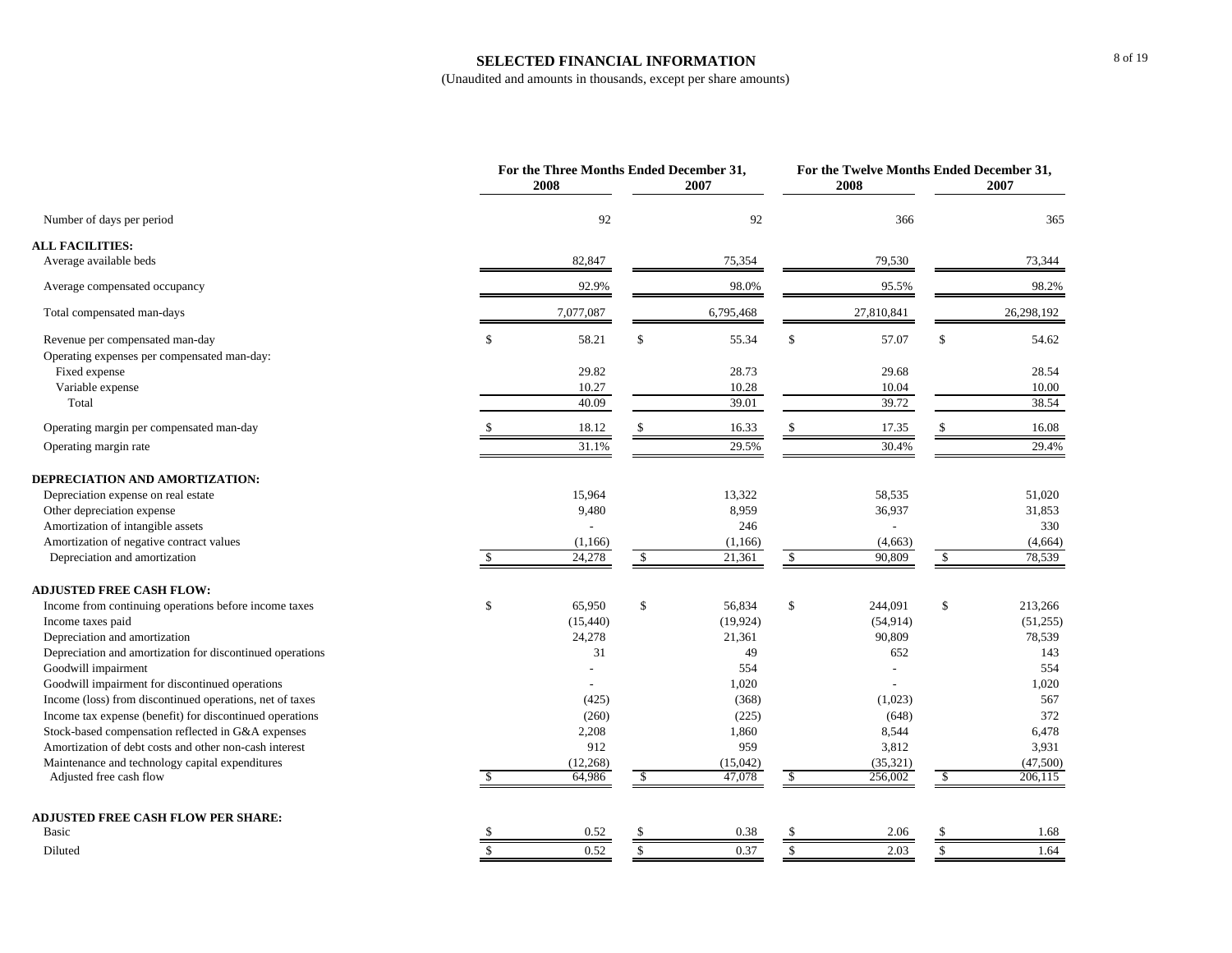#### **SELECTED FINANCIAL INFORMATION**

|                                                                                |              | For the Three Months Ended December 31, |               |           |              |            | For the Twelve Months Ended December 31, |            |  |
|--------------------------------------------------------------------------------|--------------|-----------------------------------------|---------------|-----------|--------------|------------|------------------------------------------|------------|--|
|                                                                                |              | 2008                                    |               | 2007      |              | 2008       |                                          | 2007       |  |
| <b>MANAGED ONLY FACILITIES:</b>                                                |              |                                         |               |           |              |            |                                          |            |  |
| Management revenue                                                             | \$           | 91,143                                  | \$            | 88,713    | \$           | 357,723    | $\$$                                     | 345,052    |  |
| Operating expenses:                                                            |              |                                         |               |           |              |            |                                          |            |  |
| Fixed expense                                                                  |              | 56,698                                  |               | 56,710    |              | 228,774    |                                          | 219,393    |  |
| Variable expense                                                               |              | 19,351                                  |               | 20,443    |              | 77,675     |                                          | 76,143     |  |
| Total                                                                          |              | 76,049                                  |               | 77,153    |              | 306,449    |                                          | 295,536    |  |
| Contribution                                                                   |              | 15,094                                  | -S            | 11,560    | $\mathbb{S}$ | 51,274     | -S                                       | 49,516     |  |
| Average available beds                                                         |              | 25,459                                  |               | 25,472    |              | 25,540     |                                          | 25,052     |  |
| Average compensated occupancy                                                  |              | 98.7%                                   |               | 98.2%     |              | 97.8%      |                                          | 98.2%      |  |
| Total compensated man-days                                                     |              | 2,311,522                               |               | 2,300,557 |              | 9,143,055  |                                          | 8,978,891  |  |
| Revenue per compensated man-day<br>Operating expenses per compensated man-day: | $\mathbb{S}$ | 39.43                                   | \$            | 38.56     | $\mathbb{S}$ | 39.13      | $\mathbb{S}$                             | 38.43      |  |
| Fixed expense                                                                  |              | 24.53                                   |               | 24.65     |              | 25.02      |                                          | 24.43      |  |
| Variable expense                                                               |              | 8.37                                    |               | 8.89      |              | 8.50       |                                          | 8.48       |  |
| Total                                                                          |              | 32.90                                   |               | 33.54     |              | 33.52      |                                          | 32.91      |  |
| Operating margin per compensated man-day                                       |              | 6.53                                    |               | 5.02      |              | 5.61       |                                          | 5.52       |  |
| Operating margin rate                                                          |              | 16.6%                                   |               | 13.0%     |              | 14.3%      |                                          | 14.4%      |  |
| <b>OWNED AND MANAGED FACILITIES:</b>                                           |              |                                         |               |           |              |            |                                          |            |  |
| Management revenue                                                             | \$           | 320,796                                 | \$            | 287,358   | $\mathbb{S}$ | 1,229,339  | \$                                       | 1,091,233  |  |
| Operating expenses:                                                            |              |                                         |               |           |              |            |                                          |            |  |
| Fixed expense                                                                  |              | 154,359                                 |               | 138,507   |              | 596,708    |                                          | 531,263    |  |
| Variable expense                                                               |              | 53,355                                  |               | 49,396    |              | 201,439    |                                          | 186,892    |  |
| Total                                                                          |              | 207,714                                 |               | 187,903   |              | 798,147    |                                          | 718,155    |  |
| Contribution                                                                   |              | 113,082                                 | $\mathcal{S}$ | 99,455    | $\mathbb{S}$ | 431,192    | $\mathbb{S}$                             | 373,078    |  |
| Average available beds                                                         |              | 57,388                                  |               | 49,882    |              | 53,990     |                                          | 48,292     |  |
| Average compensated occupancy                                                  |              | 90.3%                                   |               | 97.9%     |              | 94.5%      |                                          | 98.3%      |  |
| Total compensated man-days                                                     |              | 4,765,565                               |               | 4,494,911 |              | 18,667,786 |                                          | 17,319,301 |  |
| Revenue per compensated man-day                                                | $\mathbb{S}$ | 67.32                                   | \$            | 63.93     | $\mathbb{S}$ | 65.85      | $\mathbb{S}$                             | 63.01      |  |
| Operating expenses per compensated man-day:                                    |              |                                         |               |           |              |            |                                          |            |  |
| Fixed                                                                          |              | 32.39                                   |               | 30.81     |              | 31.96      |                                          | 30.67      |  |
| Variable                                                                       |              | 11.20                                   |               | 10.99     |              | 10.79      |                                          | 10.79      |  |
| Total                                                                          |              | 43.59                                   |               | 41.80     |              | 42.75      |                                          | 41.46      |  |
| Operating margin per compensated man-day                                       |              | 23.73                                   |               | 22.13     |              | 23.10      |                                          | 21.55      |  |
| Operating margin rate                                                          |              | 35.2%                                   |               | 34.6%     |              | 35.1%      |                                          | 34.2%      |  |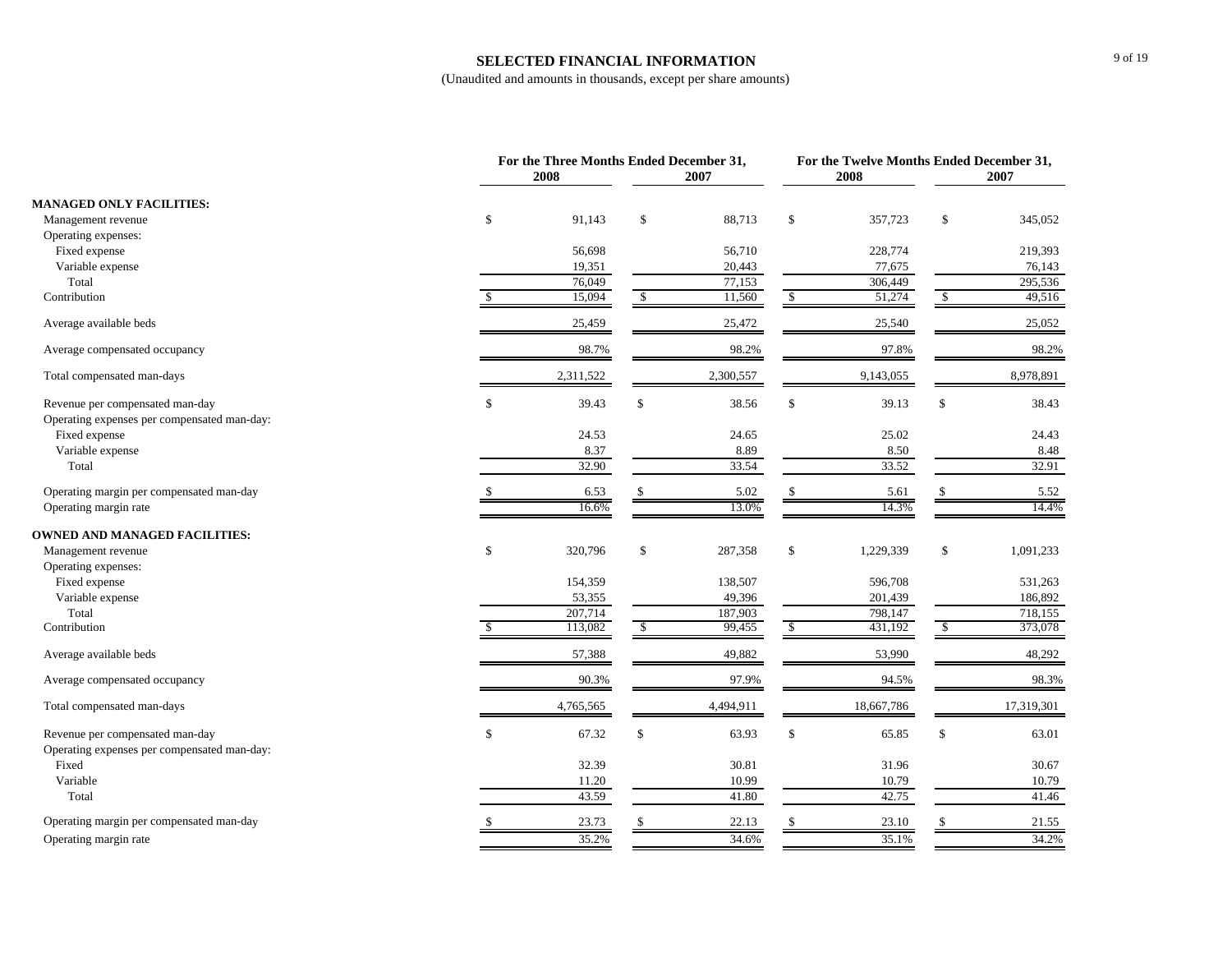#### **ANALYSIS OF OUTSTANDING DEBT**

10 of 19

(Unaudited and amounts in thousands)

|                                  | Outstanding<br><b>Balance</b><br>12/31/2007 | Outstanding<br><b>Balance</b><br>12/31/2008 | <b>Stated</b><br><b>Interest</b><br>Rate | <b>Effective</b><br>Interest<br>Rate |    | <b>Maturity</b><br>Date | Callable/<br>Redeemable                                                                                                                                                                                     |
|----------------------------------|---------------------------------------------|---------------------------------------------|------------------------------------------|--------------------------------------|----|-------------------------|-------------------------------------------------------------------------------------------------------------------------------------------------------------------------------------------------------------|
| <b>Fixed Rate:</b>               |                                             |                                             |                                          |                                      |    |                         |                                                                                                                                                                                                             |
| \$250.0 Million Senior Notes     | 250,000                                     | 250,000                                     | 7.50%                                    | 7.87%                                |    | May 2011                | On or prior to May 1, 2006, 35% redeemable at 107.5% with<br>proceeds from equity offerings; on or after May 1, 2007, 100%<br>redeemable at various premium prices until May 1, 2009 at par                 |
| \$200.0 Million Senior Notes     | 200,967                                     | 200,677                                     | 7.50%                                    | 7.65%                                |    | May 2011                | On or prior to May 1, 2006, 35% redeemable at 107.5% with<br>proceeds from equity offerings; on or after May 1, 2007, 100%<br>redeemable at various premium prices until May 1, 2009 at par                 |
| \$375.0 Million Senior Notes     | 375,000                                     | 375,000                                     | 6.25%                                    | 6.50%                                |    | March 2013              | On or prior to March 15, 2008, 35% redeemable at 106.25% with<br>proceeds from equity offerings; on or after March 15, 2009, 100%<br>redeemable at various premium prices until March 15, 2011 at par       |
| \$150.0 Million Senior Notes     | 150,000                                     | 150,000                                     | 6.75%                                    | 6.99%                                |    | January 2014            | On or prior to January 31, 2009, 35% redeemable at 106.75% with<br>proceeds from equity offerings; on or after January 31, 2010, 100%<br>redeemable at various premium prices until January 31, 2012 at par |
| <b>Total Fixed Rate Debt</b>     | 975,967                                     | 975,677                                     |                                          |                                      |    |                         |                                                                                                                                                                                                             |
| <b>Floating Rate:</b>            |                                             |                                             |                                          |                                      |    |                         |                                                                                                                                                                                                             |
| <b>Revolving Credit Facility</b> |                                             | 217,245                                     | 2.81%                                    | 3.08%                                | 2) | December 2012           |                                                                                                                                                                                                             |
| <b>Grand Total Debt</b>          | 975,967                                     | ,192,922                                    | 6.25%                                    | 6.51%                                |    | 3.56                    | 3)                                                                                                                                                                                                          |

<sup>1)</sup> Includes amortization of debt issuance costs, net of debt premiums.

<sup>2)</sup> The Company also has \$32.2 million of letters of credit outstanding under a sub-facility. Further, the Company was notified that Lehman's unfunded \$9.3 million commitment would no longer be funded by Lehman. Lehman's not been assumed by another party, which effectively reduces the Company's borrowing capacity under the Revolving Credit Facility to \$191.3 million. The Revolving Credit facility currently bears interest at LIBOR plus a ma

<sup>3)</sup> Represents the weighted average debt maturity in years.

## *Debt Maturity Schedule:*

| <u>Year</u>       | <b>Total Debt</b><br><b>Maturing</b> | % of Debt<br><b>Maturing</b> | % of Debt<br><b>Maturing</b> |
|-------------------|--------------------------------------|------------------------------|------------------------------|
| 2009              | 290                                  | 0.02%                        | 0.02%                        |
| 2010              | 290                                  | 0.02%                        | 0.05%                        |
| 2011              | 450,097                              | 37.73%                       | 37.78%                       |
| 2012              | 217,245                              | 18.21%                       | 55.99%                       |
| 2013              | 375,000                              | 31.44%                       | 87.43%                       |
| <b>Thereafter</b> | 150,000                              | 12.57%                       | 100.00%                      |
|                   | 1,192,922<br>\$                      | 100.00%                      |                              |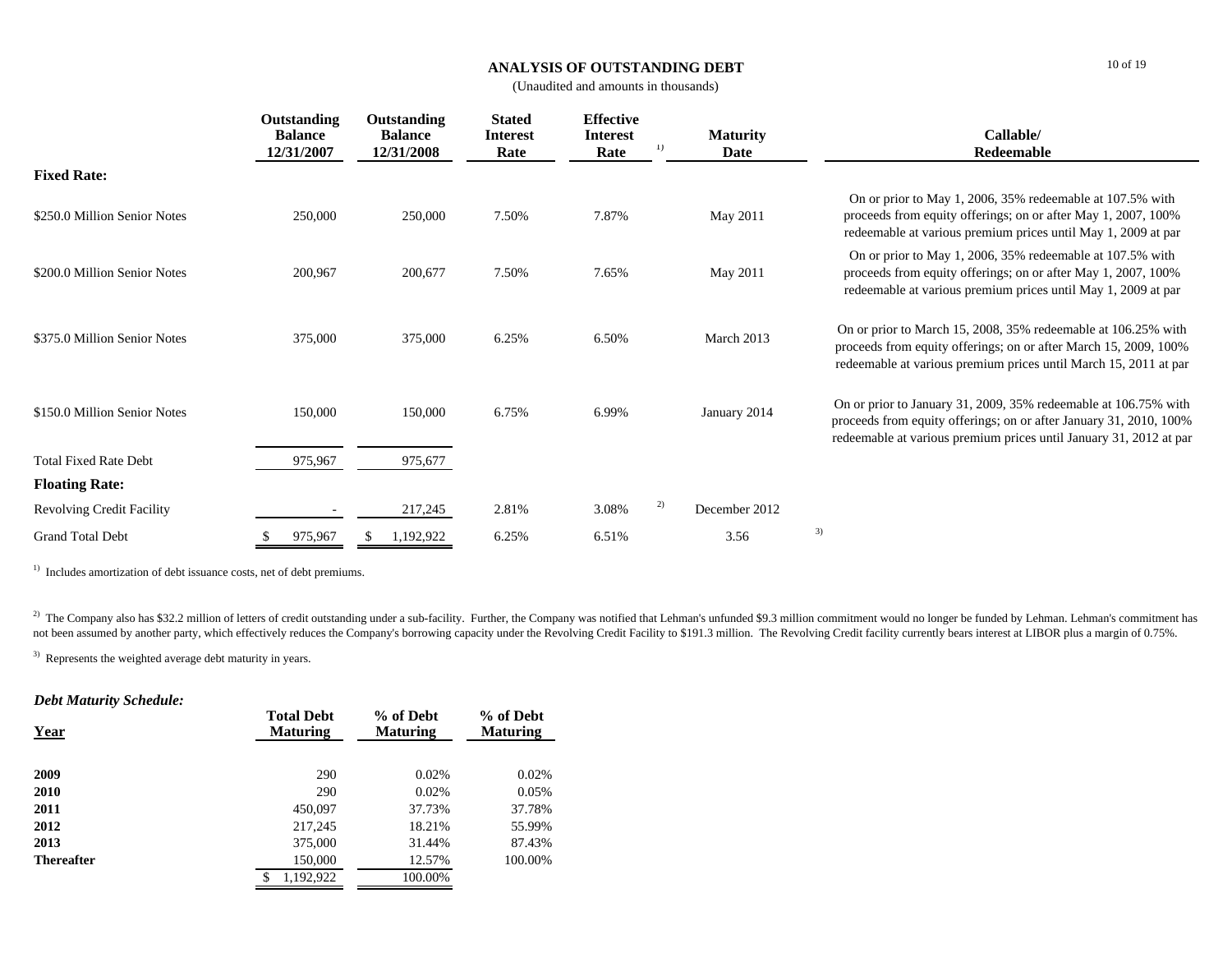#### **SELECTED OPERATING RATIOS**

(Unaudited and amounts in thousands, except per share amounts)

|                                                                                                    | For the Three Months Ended<br>December 31, |         |    | For the Twelve Months Ended<br>December 31, |               |                          |              |           |
|----------------------------------------------------------------------------------------------------|--------------------------------------------|---------|----|---------------------------------------------|---------------|--------------------------|--------------|-----------|
|                                                                                                    |                                            | 2008    |    | 2007                                        |               | 2008                     |              | 2007      |
| <b>COVERAGE RATIOS:</b>                                                                            |                                            |         |    |                                             |               |                          |              |           |
| Interest coverage ratio (Adjusted EBITDA/Interest incurred) (x)                                    |                                            | 5.7     |    | 5.4                                         |               | 5.4                      |              | 5.1       |
| Fixed charge coverage ratio (Adjusted EBITDA/(Interest incurred + Scheduled prin pmts)) $(x)$      |                                            | 5.7     |    | 5.4                                         |               | 5.4                      |              | 5.1       |
| Senior debt coverage ratio (Senior debt/Annualized Adjusted EBITDA) (x)                            |                                            | 2.8     |    | 2.7                                         |               | 3.0                      |              | 2.8       |
| Total debt coverage ratio (Total debt/Annualized Adjusted EBITDA) (x)                              |                                            | 2.8     |    | 2.7                                         |               | 3.0                      |              | 2.8       |
| Accounts receivable turnover (Annualized revenues/Accounts receivable) (x)                         |                                            | 6.3     |    | 6.3                                         |               | 6.0                      |              | 6.0       |
| <b>DEBT/EQUITY RATIOS:</b>                                                                         |                                            |         |    |                                             |               |                          |              |           |
| Total debt/Total market capitalization                                                             |                                            | 36.9%   |    | 21.0%                                       |               | 36.9%                    |              | 21.0%     |
| Total debt/Equity market capitalization                                                            |                                            | 58.5%   |    | 26.6%                                       |               | 58.5%                    |              | 26.6%     |
| Total debt/Book equity capitalization                                                              |                                            | 86.4%   |    | 79.9%                                       |               | 86.4%                    |              | 79.9%     |
| Total debt/Gross book value of real estate assets                                                  |                                            | 38.6%   |    | 37.3%                                       |               | 38.6%                    |              | 37.3%     |
| <b>RETURN ON INVESTMENT RATIOS:</b>                                                                |                                            |         |    |                                             |               |                          |              |           |
| Annualized return on operating real estate investments                                             |                                            |         |    |                                             |               |                          |              |           |
| (Annualized Adjusted EBITDA/Average operating real estate investments (undepreciated book value)*) |                                            | 13.9%   |    | 14.4%                                       |               | 13.8%                    |              | 14.2%     |
| Annualized return on total assets                                                                  |                                            |         |    |                                             |               |                          |              |           |
| (Annualized Adjusted EBITDA/Average total assets (undepreciated book value)*)                      |                                            | 12.5%   |    | 12.4%                                       |               | 12.2%                    |              | 12.2%     |
| <b>OVERHEAD RATIOS:</b>                                                                            |                                            |         |    |                                             |               |                          |              |           |
| Annualized general & administrative expenses/Average total assets (undepreciated book value)*      |                                            | 2.3%    |    | 2.7%                                        |               | 2.5%                     |              | 2.6%      |
| General & administrative expenses/Total revenues                                                   |                                            | 4.8%    |    | 5.2%                                        |               | 5.0%                     |              | 5.1%      |
| <b>INTEREST EXPENSE, NET:</b>                                                                      |                                            |         |    |                                             |               |                          |              |           |
| Interest income from continuing operations                                                         | $\mathbb S$                                | (692)   | \$ | (2, 283)                                    | \$            | (3,372)                  | $\mathbb{S}$ | (10, 772) |
| Interest incurred                                                                                  |                                            | 18,757  |    | 17,087                                      |               | 72,490                   |              | 68,230    |
| Amortization of debt costs and other non-cash interest                                             |                                            | 912     |    | 959                                         |               | 3,812                    |              | 3,931     |
| Capitalized interest                                                                               |                                            | (2,244) |    | (2,825)                                     |               | (13,526)                 |              | (7,613)   |
| Interest expense, net                                                                              | -S                                         | 16,733  | \$ | 12,938                                      | <sup>\$</sup> | 59,404                   | $\mathbb{S}$ | 53,776    |
| <b>EBITDA CALCULATION:</b>                                                                         |                                            |         |    |                                             |               |                          |              |           |
| Net income                                                                                         | \$                                         | 40,525  | \$ | 34,946                                      | $\mathbb{S}$  | 150,941                  | \$           | 133,373   |
| Interest expense, net                                                                              |                                            | 16,733  |    | 12,938                                      |               | 59,404                   |              | 53,776    |
| Depreciation and amortization                                                                      |                                            | 24,278  |    | 21,361                                      |               | 90,809                   |              | 78,539    |
| Income tax (benefit) expense                                                                       |                                            | 25,000  |    | 21,520                                      |               | 92,127                   |              | 80,460    |
| Goodwill impairment                                                                                |                                            |         |    | 554                                         |               | $\overline{\phantom{a}}$ |              | 554       |
| (Income) loss from discontinued operations, net of taxes                                           |                                            | 425     |    | 368                                         |               | 1,023                    |              | (567)     |
| <b>EBITDA</b>                                                                                      |                                            | 106,961 | -8 | 91,687                                      |               | 394,304                  | -S           | 346,135   |
|                                                                                                    |                                            |         |    |                                             |               |                          |              |           |

*\*Calculated as a simple average (beginning of period plus end of period divided by 2)*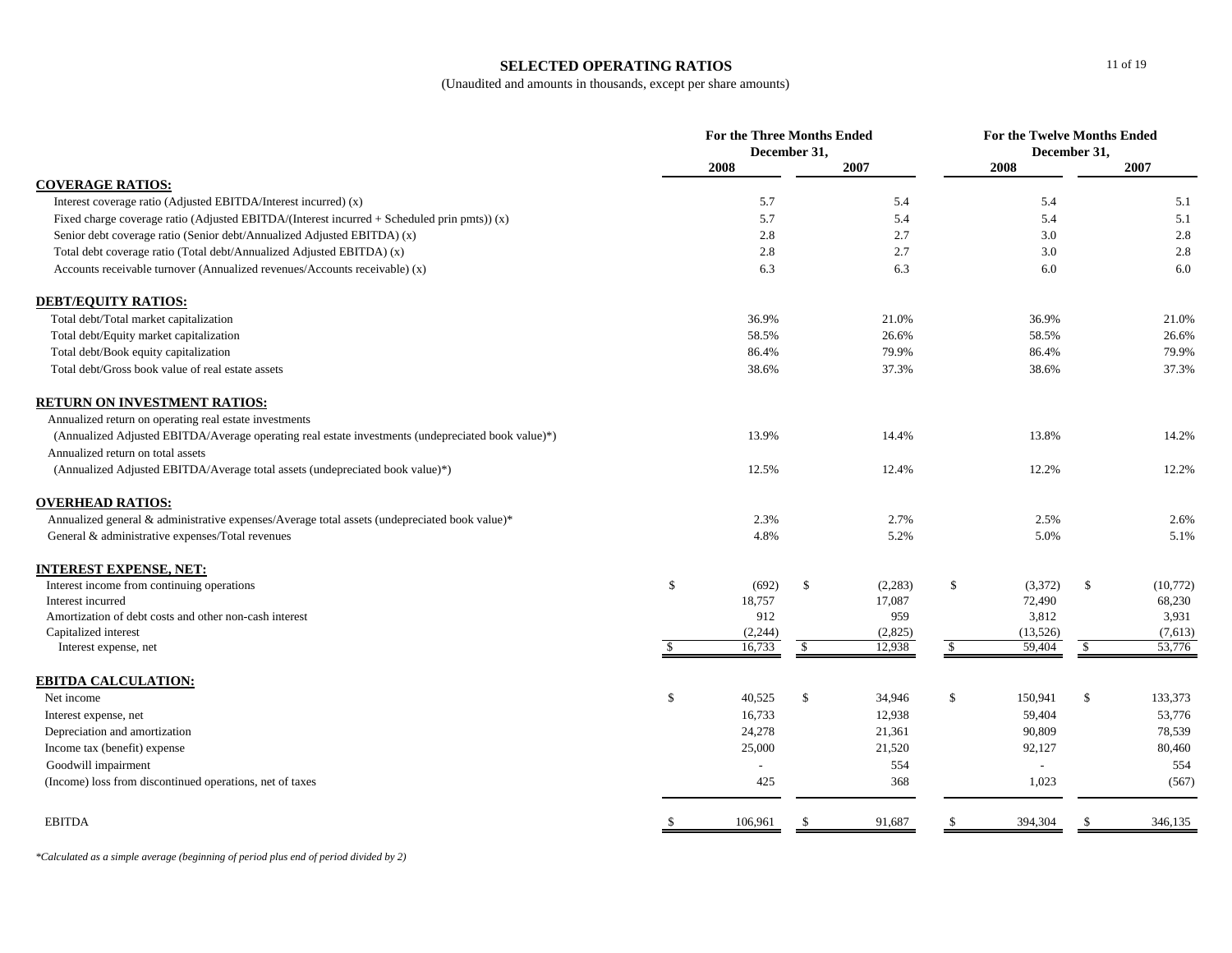| <b>Facility Name</b>                                               | <b>Year Constructed</b><br>(A) | <b>Primary Customer</b> | <b>Design</b><br>Capacity (B) | <b>Security</b><br>Level | <b>Facility Type</b><br>(C) | <b>Term</b> | Remaining<br><b>Renewal Options</b><br>(D) | <b>Compensated</b><br>Occupancy % for<br>the Quarter ended<br>12/31/08 |
|--------------------------------------------------------------------|--------------------------------|-------------------------|-------------------------------|--------------------------|-----------------------------|-------------|--------------------------------------------|------------------------------------------------------------------------|
| <b>Owned and Managed Facilities:</b>                               |                                |                         |                               |                          |                             |             |                                            |                                                                        |
| Central Arizona Detention Center<br>Florence, Arizona              | 1994, 1998                     | <b>USMS</b>             | 2,304                         | Multi                    | Detention                   | $Sep-13$    | $(3)$ 5 year                               | 137.37%                                                                |
| <b>Eloy Detention Center</b><br>Eloy, Arizona                      | 1995, 1996                     | ICE                     | 1,500                         | Medium                   | Detention                   | Indefinite  |                                            | 97.49%                                                                 |
| <b>Florence Correctional Center</b><br>Florence, Arizona           | 1999, 2004                     | <b>USMS</b>             | 1,824                         | Multi                    | Correctional                | $Sep-13$    | $(3)$ 5 year                               | 92.67%                                                                 |
| La Palma Correctional Center<br>Eloy, Arizona                      | 2008                           | State of California     | 2,040                         | Medium                   | Correctional                | $Jun-11$    | Indefinite                                 | 74.45%                                                                 |
| Red Rock Correctional Center<br>Eloy, Arizona                      | 2006                           | State of Alaska         | 1,596                         | Medium                   | Correctional                | $Jun-09$    | $(5)$ 1 year                               | 96.89%                                                                 |
| Saguaro Correctional Facility<br>Eloy, Arizona                     | 2007                           | State of Hawaii         | 1,896                         | Medium                   | Correctional                | $Jun-09$    | $(1)$ 2 year                               | 101.43%                                                                |
| California City Correctional Center<br>California City, California | 1999                           | <b>BOP</b>              | 2,304                         | Medium                   | Correctional                | Sep-09      | $(1)$ 1 year                               | 113.65%                                                                |
| San Diego Correctional Facility (E)<br>San Diego, California       | 1999, 2000                     | ICE                     | 1,154                         | Minimum/<br>Medium       | Detention                   | $Jun-11$    | $(4)$ 3 year                               | 103.99%                                                                |
| <b>Bent County Correctional Facility</b><br>Las Animas, Colorado   | 1992, 1997, 2008               | State of Colorado       | 1,420                         | Medium                   | Correctional                | $Jun-09$    | $(1)$ 1 year                               | 66.53%                                                                 |
| Crowley County Correctional Facility<br>Olney Springs, Colorado    | 1998, 2004                     | State of Colorado       | 1,794                         | Medium                   | Correctional                | $Jun-09$    | $(1)$ 1 year                               | 91.24%                                                                 |
| Huerfano County Correctional Center (F)<br>Walsenburg, Colorado    | 1997                           | State of Colorado       | 752                           | Medium                   | Correctional                | $Jun-09$    | $(1)$ 1 year                               | 98.03%                                                                 |
| Kit Carson Correctional Center<br>Burlington, Colorado             | 1998, 2008                     | State of Colorado       | 1,488                         | Medium                   | Correctional                | $Jun-09$    | $(1)$ 1 year                               | 70.79%                                                                 |
| Coffee Correctional Facility (G)<br>Nicholls, Georgia              | 1998, 1999                     | State of Georgia        | 1,524                         | Medium                   | Correctional                | Jun-09      | $(20)$ 1 year                              | 112.09%                                                                |
| McRae Correctional Facility<br>McRae, Georgia                      | 2000, 2002                     | <b>BOP</b>              | 1,524                         | Medium                   | Correctional                | $Nov-09$    | $(3)$ 1 year                               | 113.23%                                                                |
| <b>Stewart Detention Center</b><br>Lumpkin, Georgia                | 2004                           | ICE                     | 1,752                         | Medium                   | Detention                   | Indefinite  |                                            | 101.90%                                                                |
| Wheeler Correctional Facility (G)<br>Alamo, Georgia                | 1998, 1999                     | State of Georgia        | 1,524                         | Medium                   | Correctional                | $Jun-09$    | $(20)$ 1 year                              | 112.07%                                                                |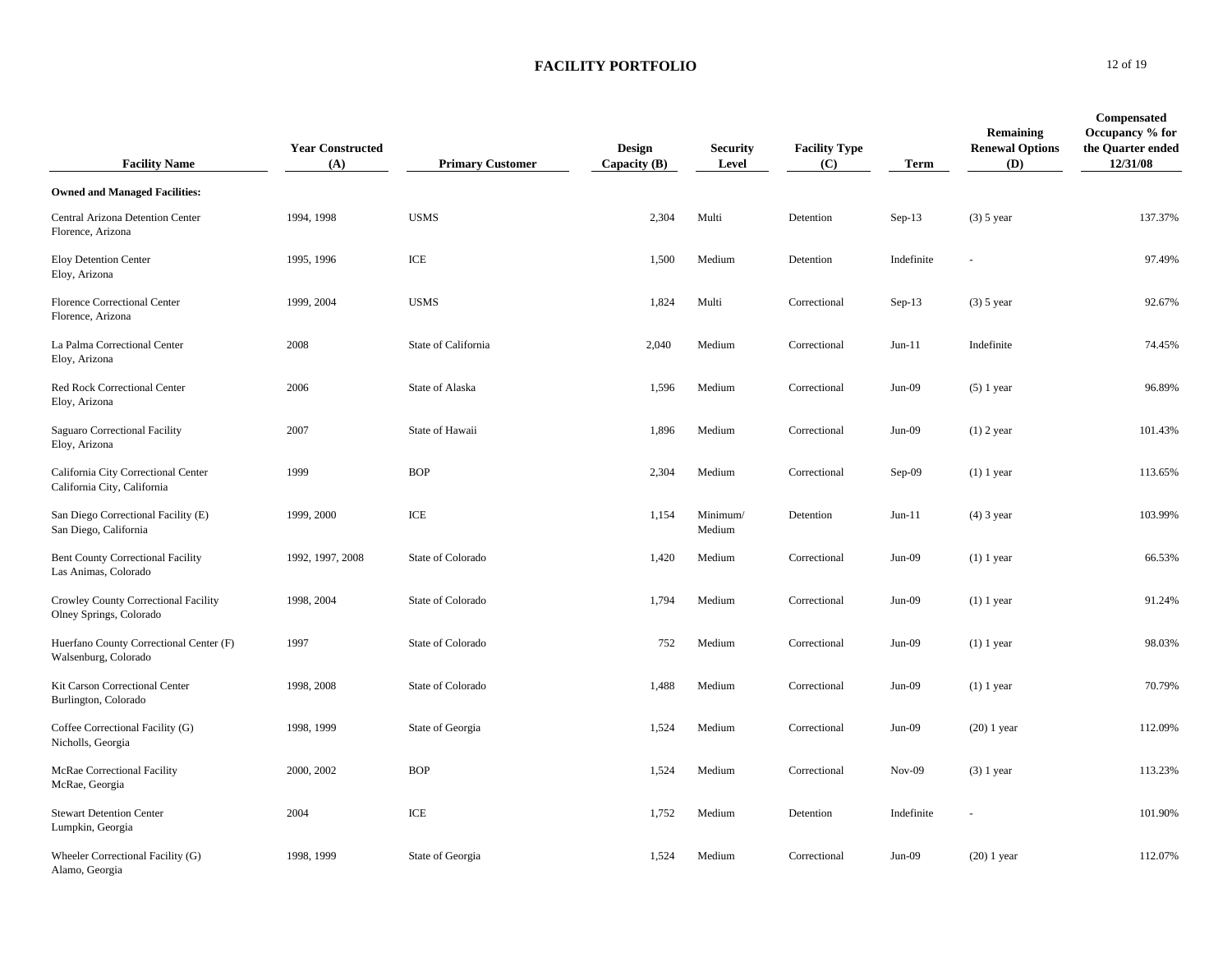| <b>Facility Name</b>                                                   | <b>Year Constructed</b><br>(A) | <b>Primary Customer</b>       | <b>Design</b><br>Capacity $(B)$ | <b>Security</b><br>Level | <b>Facility Type</b><br>(C) | Term       | Remaining<br><b>Renewal Options</b><br>(D) | Compensated<br>Occupancy % for<br>the Quarter ended<br>12/31/08 |
|------------------------------------------------------------------------|--------------------------------|-------------------------------|---------------------------------|--------------------------|-----------------------------|------------|--------------------------------------------|-----------------------------------------------------------------|
| Leavenworth Detention Center<br>Leavenworth, Kansas                    | 1992, 2000, 2004,<br>2008      | <b>USMS</b>                   | 1,033                           | Maximum                  | Detention                   | $Dec-11$   | $(3)$ 5 year                               | 95.03%                                                          |
| Lee Adjustment Center<br>Beattyville, Kentucky                         | 1990                           | <b>State of Vermont</b>       | 816                             | Minimum/<br>Medium       | Correctional                | $Jun-09$   | $(2)$ 2 year                               | 75.01%                                                          |
| Marion Adjustment Center<br>St. Mary, Kentucky                         | 1955, 1988                     | Commonwealth of Kentucky      | 826                             | Minimum                  | Correctional                | $Jun-09$   | $(2)$ 2 year                               | 82.29%                                                          |
| Otter Creek Correctional Center (H)<br>Wheelwright, Kentucky           | 1993                           | Commonwealth of Kentucky      | 656                             | Minimum/<br>Medium       | Correctional                | Jul-09     | $(3)$ 2 year                               | 90.13%                                                          |
| Prairie Correctional Facility<br>Appleton, Minnesota                   | 1991                           | State of Minnesota            | 1,600                           | Medium                   | Correctional                | $Jun-09$   | $(3)$ 1 year                               | 78.67%                                                          |
| Adams County Correctional Center<br>Adams County, Mississippi          | 2008                           | Federal and/or various states | 2,232                           | Medium                   | Correctional                |            |                                            | 0.00%                                                           |
| Tallahatchie County Correctional Facility (I)<br>Tutwiler, Mississippi | 2000, 2007, 2008               | State of California           | 2,672                           | Medium                   | Correctional                | $Jun-11$   | Indefinite                                 | 63.68%                                                          |
| Crossroads Correctional Center (J)<br>Shelby, Montana                  | 1999                           | State of Montana              | 664                             | Multi                    | Correctional                | Aug-09     | $(5)$ 2 year                               | 95.61%                                                          |
| Cibola County Corrections Center<br>Milan, New Mexico                  | 1994, 1999                     | <b>BOP</b>                    | 1,129                           | Medium                   | Correctional                | $Sep-09$   | $(1)$ 1 year                               | 100.85%                                                         |
| New Mexico Women's Correctional Facility<br>Grants, New Mexico         | 1989, 2000                     | <b>State of New Mexico</b>    | 596                             | Multi                    | Correctional                | $Jun-09$   |                                            | 97.60%                                                          |
| <b>Torrance County Detention Facility</b><br>Estancia, New Mexico      | 1990, 1997                     | <b>USMS</b>                   | 910                             | Multi                    | Detention                   | Indefinite |                                            | 61.72%                                                          |
| Northeast Ohio Correctional Center<br>Youngstown, Ohio                 | 1997                           | <b>BOP</b>                    | 2,016                           | Medium                   | Correctional                | May-09     | $(3)$ 2 year                               | 96.53%                                                          |
| Cimarron Correctional Facility (K)<br>Cushing, Oklahoma                | 1997, 2008                     | State of Oklahoma             | 1,692                           | Medium                   | Correctional                | $Jun-09$   |                                            | 59.72%                                                          |
| Davis Correctional Facility (K)<br>Holdenville, Oklahoma               | 1996, 2008                     | State of Oklahoma             | 1,670                           | Medium                   | Correctional                | $Jun-09$   |                                            | 67.31%                                                          |
| Diamondback Correctional Facility<br>Watonga, Oklahoma                 | 1998, 2000                     | State of Arizona              | 2,160                           | Medium                   | Correctional                | $May-09$   | $(3)$ 1 year                               | 99.74%                                                          |
| North Fork Correctional Facility<br>Sayre, Oklahoma                    | 1998, 2007                     | State of California           | 2,400                           | Medium                   | Correctional                | $Jun-11$   | Indefinite                                 | 64.14%                                                          |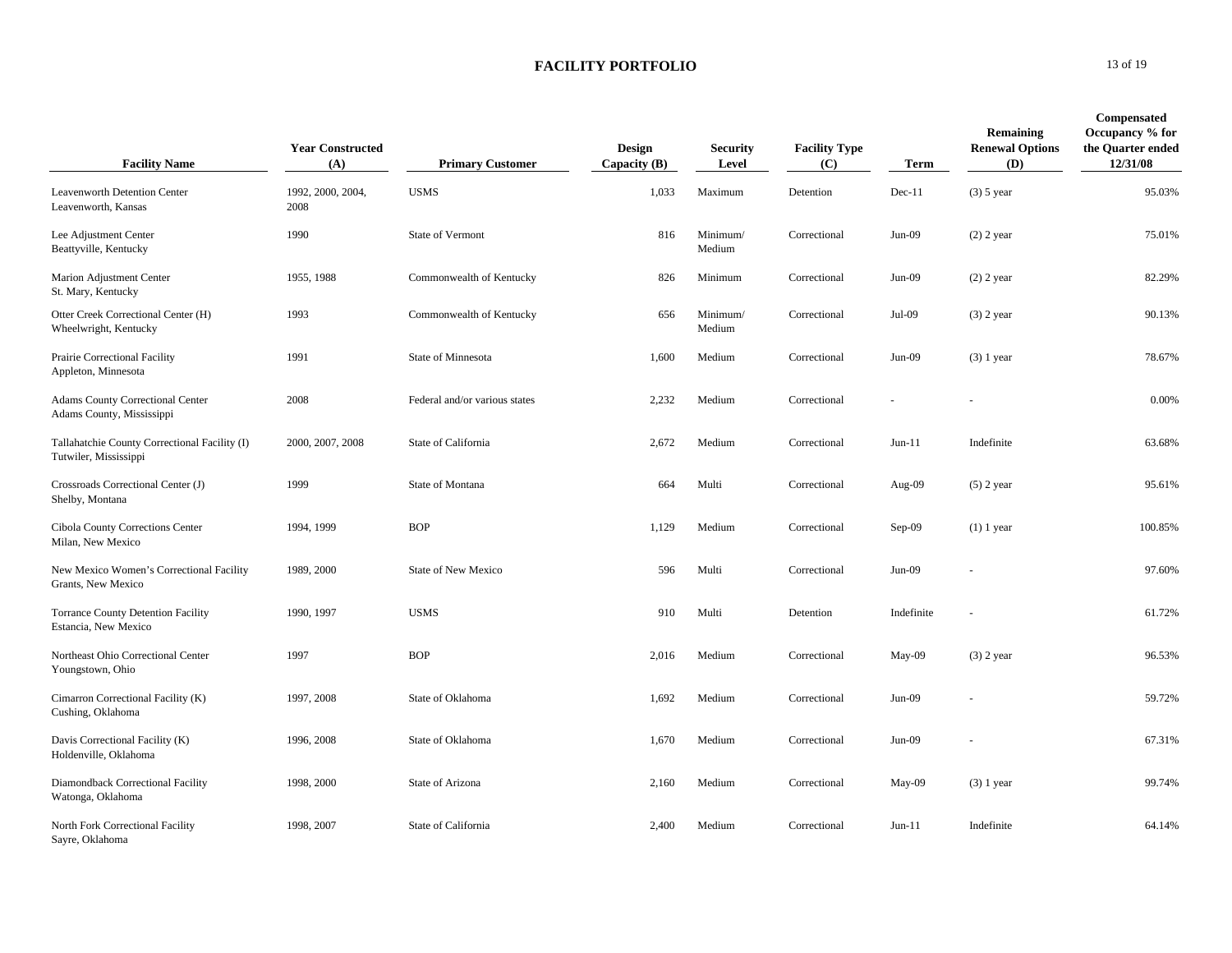| <b>Facility Name</b>                                                                     | <b>Year Constructed</b><br>(A) | <b>Primary Customer</b>   | <b>Design</b><br>Capacity (B) | <b>Security</b><br>Level | <b>Facility Type</b><br>(C) | Term       | Remaining<br><b>Renewal Options</b><br>(D) | <b>Compensated</b><br>Occupancy % for<br>the Quarter ended<br>12/31/08 |
|------------------------------------------------------------------------------------------|--------------------------------|---------------------------|-------------------------------|--------------------------|-----------------------------|------------|--------------------------------------------|------------------------------------------------------------------------|
| West Tennessee Detention Facility<br>Mason, Tennessee                                    | 1990, 1996                     | <b>USMS</b>               | 600                           | Multi                    | Detention                   | Feb-10     |                                            | 91.53%                                                                 |
| Shelby Training Center (L)<br>Memphis, Tennessee                                         | 1986, 1995                     | Shelby County, TN         | 200                           | Secure                   | Juvenile                    |            |                                            | 0.00%                                                                  |
| Whiteville Correctional Facility (M)<br>Whiteville, Tennessee                            | 1998                           | <b>State of Tennessee</b> | 1,536                         | Medium                   | Correctional                | $Sep-08$   | $(2)$ 1 year                               | 96.96%                                                                 |
| <b>Bridgeport Pre-Parole Transfer Facility</b><br>Bridgeport, Texas                      | 1989                           | <b>State of Texas</b>     | 200                           | Medium                   | Correctional                | Feb-09     | $(2)$ 1 year                               | 99.91%                                                                 |
| <b>Eden Detention Center</b><br>Eden, Texas                                              | 1990                           | <b>BOP</b>                | 1,422                         | Medium                   | Correctional                | Apr-11     | $(3)$ 2 year                               | 108.05%                                                                |
| <b>Houston Processing Center</b><br>Houston, Texas                                       | 1984, 2005                     | ICE                       | 905                           | Medium                   | Detention                   | Mar-09     |                                            | 94.89%                                                                 |
| Laredo Processing Center<br>Laredo, Texas                                                | 1985, 1990                     | ICE                       | 258                           | Minimum/<br>Medium       | Detention                   | Indefinite |                                            | 119.49%                                                                |
| Webb County Detention Center<br>Laredo, Texas                                            | 1998                           | <b>USMS</b>               | 480                           | Medium                   | Detention                   | $Nov-12$   | $(1)$ 5 year                               | 112.04%                                                                |
| Mineral Wells Pre-Parole Transfer Facility<br>Mineral Wells, Texas                       | 1995                           | <b>State of Texas</b>     | 2,103                         | Minimum                  | Correctional                | Feb-09     | $(2)$ 1 year                               | 95.32%                                                                 |
| T. Don Hutto Residential Center<br>Taylor, Texas                                         | 1997                           | ICE                       | 512                           | Non-secure               | Detention                   | Indefinite |                                            | 100.00%                                                                |
| D.C. Correctional Treatment Facility (N)<br>Washington D.C.                              | 1992                           | District of Columbia      | 1,500                         | Medium                   | Detention                   | $Mar-17$   |                                            | 63.49%                                                                 |
| Total design capacity for Owned and Managed Facilities (43 Owned and Managed Facilities) |                                |                           | 59,184                        |                          |                             |            |                                            |                                                                        |
| <b>Managed Only Facilities:</b>                                                          |                                |                           |                               |                          |                             |            |                                            |                                                                        |
| <b>Bay Correctional Facility</b><br>Panama City, Florida                                 | N/A                            | State of Florida          | 985                           | Medium                   | Correctional                | $Jun-10$   | Indefinite                                 | 99.86%                                                                 |
| Citrus County Detention Facility<br>Lecanto, Florida                                     | N/A                            | Citrus County, FL         | 760                           | Multi                    | Detention                   | $Sep-15$   | Indefinite                                 | 79.73%                                                                 |
| Gadsden Correctional Institution<br>Quincy, Florida                                      | N/A                            | State of Florida          | 1,520                         | Minimum/<br>Medium       | Correctional                | $Jun-10$   | Indefinite                                 | 99.54%                                                                 |
| Hernando County Jail<br>Brooksville, Florida                                             | N/A                            | Hernando County, FL       | 876                           | Multi                    | Detention                   | $Oct-10$   |                                            | 93.13%                                                                 |

#### **0** 14 of 19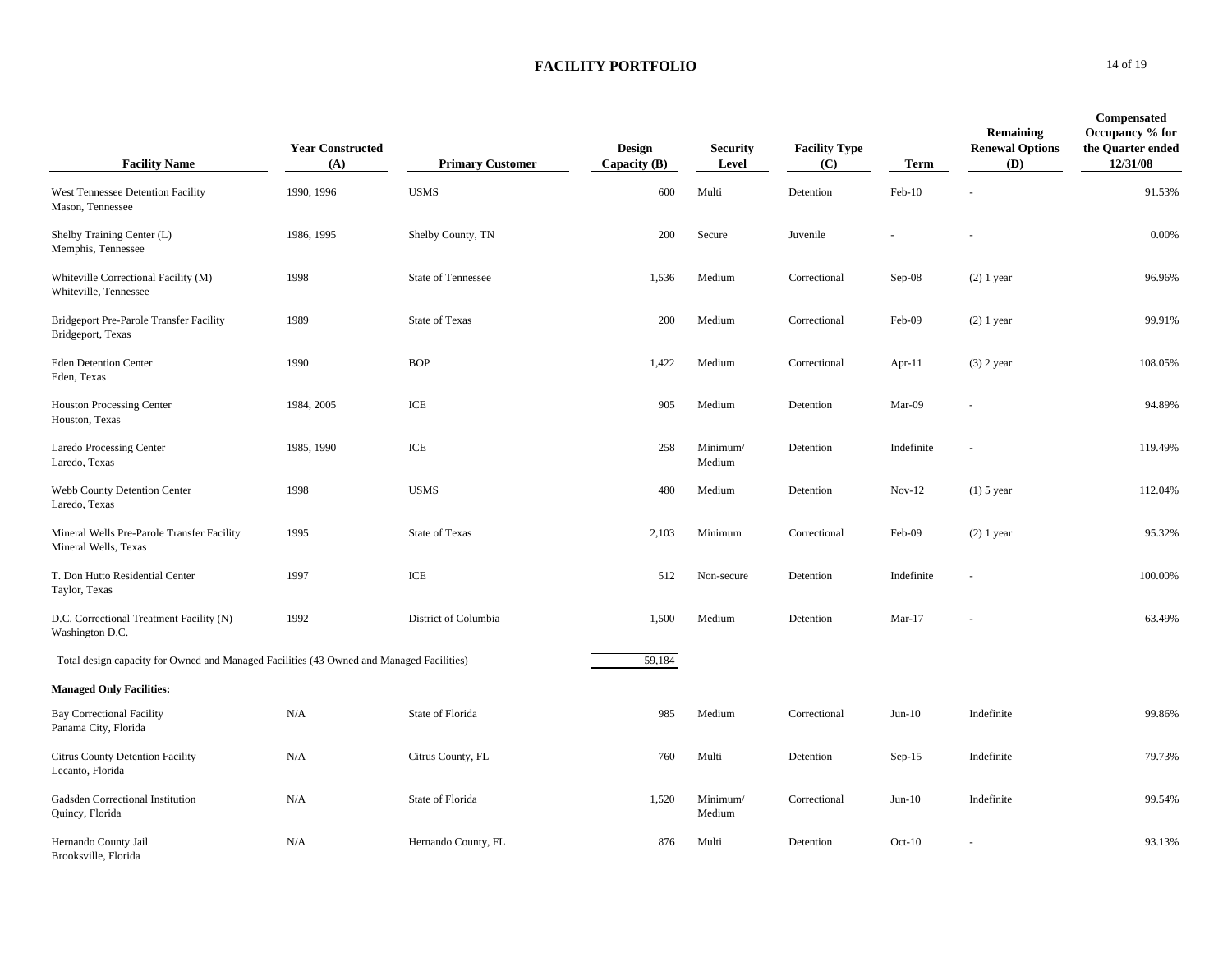| <b>Facility Name</b>                                             | <b>Year Constructed</b><br>(A) | <b>Primary Customer</b> | <b>Design</b><br>Capacity $(B)$ | <b>Security</b><br>Level | <b>Facility Type</b><br>(C) | Term     | Remaining<br><b>Renewal Options</b><br>(D) | <b>Compensated</b><br>Occupancy % for<br>the Quarter ended<br>12/31/08 |
|------------------------------------------------------------------|--------------------------------|-------------------------|---------------------------------|--------------------------|-----------------------------|----------|--------------------------------------------|------------------------------------------------------------------------|
| Lake City Correctional Facility<br>Lake City, Florida            | N/A                            | State of Florida        | 893                             | Secure                   | Correctional                | $Jun-09$ | Indefinite                                 | 100.74%                                                                |
| <b>Idaho Correctional Center</b><br>Boise, Idaho                 | N/A                            | State of Idaho          | 1,270                           | Minimum/<br>Medium       | Correctional                | $Jun-09$ |                                            | 118.80%                                                                |
| Marion County Jail<br>Indianapolis, Indiana                      | N/A                            | Marion County, IN       | 1,030                           | Multi                    | Detention                   | $Dec-17$ | $(1)$ 10 year                              | 109.58%                                                                |
| Winn Correctional Center<br>Winnfield, Louisiana                 | N/A                            | State of Louisiana      | 1,538                           | Medium/<br>Maximum       | Correctional                | Mar-09   |                                            | 95.03%                                                                 |
| Delta Correctional Facility<br>Greenwood, Mississippi            | N/A                            | State of Mississippi    | 1,172                           | Minimum/<br>Medium       | Correctional                | Jul-09   |                                            | 93.31%                                                                 |
| Wilkinson County Correctional Facility<br>Woodville, Mississippi | N/A                            | State of Mississippi    | 1,000                           | Medium                   | Correctional                | Jul-09   |                                            | 98.83%                                                                 |
| <b>Elizabeth Detention Center</b><br>Elizabeth, New Jersey       | N/A                            | ICE                     | 300                             | Minimum                  | Detention                   | $Sep-11$ | $(4)$ 3 year                               | 100.00%                                                                |
| <b>Silverdale Facilities</b><br>Chattanooga, Tennessee           | N/A                            | Hamilton County, TN     | 1,046                           | Multi                    | Detention                   | $Dec-08$ | Indefinite                                 | 85.96%                                                                 |
| South Central Correctional Center<br>Clifton, Tennessee          | N/A                            | State of Tennessee      | 1,676                           | Medium                   | Correctional                | $Jun-10$ | $(1)$ 2 year                               | 97.44%                                                                 |
| Metro-Davidson County Detention Facility<br>Nashville, Tennessee | N/A                            | Davidson County, TN     | 1,092                           | Multi                    | Detention                   | Jul-09   |                                            | 100.30%                                                                |
| Hardeman County Correctional Facility<br>Whiteville, Tennessee   | N/A                            | State of Tennessee      | 2,016                           | Medium                   | Correctional                | May-09   | $(3)$ 3 year                               | 97.42%                                                                 |
| B. M. Moore Correctional Center (O)<br>Overton, Texas            | N/A                            | <b>State of Texas</b>   | 500                             | Minimum/<br>Medium       | Correctional                | $Jan-09$ |                                            | 99.74%                                                                 |
| <b>Bartlett State Jail</b><br>Bartlett, Texas                    | N/A                            | <b>State of Texas</b>   | 1,049                           | Minimum/<br>Medium       | Correctional                | $Jan-10$ | $(1)$ 1 year                               | 99.78%                                                                 |
| Bradshaw State Jail<br>Henderson, Texas                          | N/A                            | <b>State of Texas</b>   | 1,980                           | Minimum/<br>Medium       | Correctional                | $Jan-10$ | $(1)$ 1 year                               | 99.01%                                                                 |
| Dawson State Jail<br>Dallas, Texas                               | N/A                            | <b>State of Texas</b>   | 2,216                           | Minimum/<br>Medium       | Correctional                | $Jan-10$ | $(1)$ 1 year                               | 98.54%                                                                 |
| Diboll Correctional Center (O)<br>Diboll, Texas                  | N/A                            | <b>State of Texas</b>   | 518                             | Minimum/<br>Medium       | Correctional                | $Jan-09$ |                                            | 99.92%                                                                 |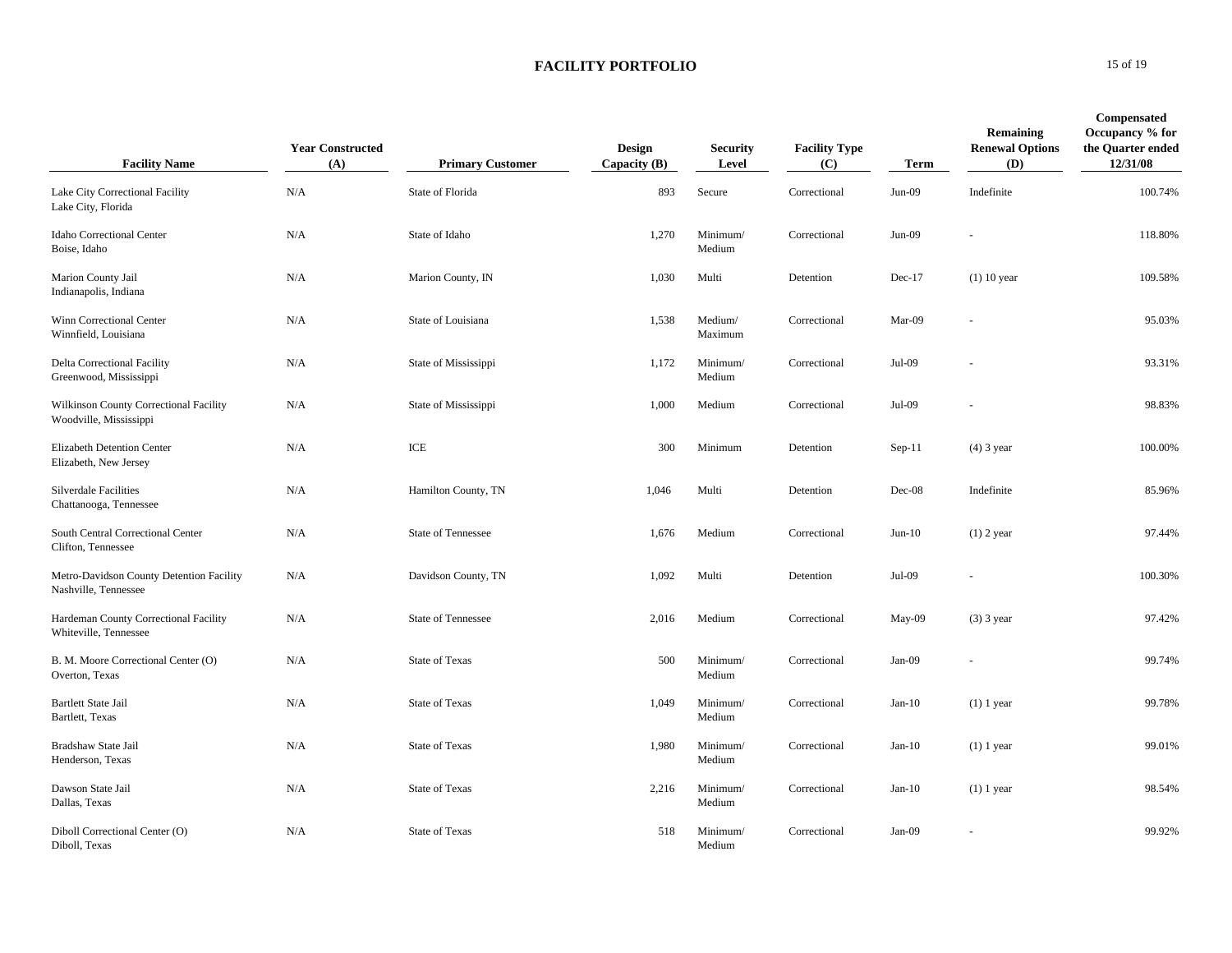| <b>Facility Name</b>                                                           | <b>Year Constructed</b><br>(A) | <b>Primary Customer</b>                 | <b>Design</b><br>Capacity $(B)$ | <b>Security</b><br>Level      | <b>Facility Type</b><br>(C) | Term     | Remaining<br><b>Renewal Options</b><br>(D) | Compensated<br>Occupancy % for<br>the Quarter ended<br>12/31/08 |
|--------------------------------------------------------------------------------|--------------------------------|-----------------------------------------|---------------------------------|-------------------------------|-----------------------------|----------|--------------------------------------------|-----------------------------------------------------------------|
| Lindsey State Jail<br>Jacksboro, Texas                                         | N/A                            | <b>State of Texas</b>                   | 1,031                           | Minimum/<br>Medium            | Correctional                | $Jan-10$ | $(1)$ 1 year                               | 99.69%                                                          |
| Willacy State Jail<br>Raymondville, Texas                                      | N/A                            | <b>State of Texas</b>                   | 1,069                           | Minimum/<br>Medium            | Correctional                | $Jan-10$ | $(1)$ 1 year                               | 99.82%                                                          |
| Total design capacity for Managed Only Facilities (22 Managed Only Facilities) |                                |                                         | 25,537                          |                               |                             |          |                                            |                                                                 |
| Total design capacity for All Facilities as of December 31, 2008               |                                |                                         | 84,721                          |                               |                             |          |                                            |                                                                 |
| <b>Expansion and Development Projects:</b>                                     |                                |                                         |                                 |                               |                             |          |                                            |                                                                 |
| <b>Facility Name</b>                                                           | <b>Estimated</b><br>Completion | <b>Potential Customer(s)</b>            | <b>Design</b><br>Capacity (B)   | Project<br><b>Description</b> |                             |          |                                            |                                                                 |
| La Palma Correctional Center<br>Eloy, Arizona                                  | First quarter 2009             | State of California                     | 1,020                           | New owned facility            |                             |          |                                            |                                                                 |
| Nevada Southern Detention Center<br>Pahrump, Nevada                            | Second quarter 2010            | Office of the Federal Detention Trustee | 1,072                           | New owned facility            |                             |          |                                            |                                                                 |
| Projected design capacity for All Facilities                                   |                                |                                         | 86,813                          |                               |                             |          |                                            |                                                                 |
| <b>Leased Facilities:</b>                                                      |                                |                                         |                                 |                               |                             |          |                                            |                                                                 |
| Leo Chesney Correctional Center<br>Live Oak, California                        | 1989                           | <b>Cornell Corrections</b>              | 240                             | Minimum                       | Owned/Leased                | $Sep-10$ |                                            | N/A                                                             |
| Queensgate Correctional Facility (P)<br>Cincinnati, Ohio                       | 1906                           |                                         | 850                             | Medium                        | Owned/Leased                |          |                                            | N/A                                                             |
| Community Education Partners (Q)<br>Houston, Texas                             | N/A                            | <b>Community Education Partners</b>     |                                 | Non-secure                    | Owned/Leased                | $Jun-09$ | $(4)$ 1 year                               | N/A                                                             |

(A) The year constructed represents the initial completion of the facility's construction, as well as significant additions to the facility that occurred at a later date.

(B) Design capacity measures the number of beds, and accordingly, the number of inmates each facility is designed to accommodate. Facilities housing detainees on a short term basis may exceed the original intended design capacity for sentenced inmates due to the lower level of services required by detainees in custody for a brief period. From time to time, we may evaluate the design capacity of our facilities based on the customers using the facilities, and the ability to reconfigure space with minimal capital outlays. We believe design capacity is an appropriate measure for evaluating prison operations, because the revenue generated by each facility is based on a per diem or monthly rate per inmate housed at the facility paid by the corresponding contracting governmental entity.

(C) We manage numerous facilities that have more than a single function (i.e., housing both long-term sentenced adult prisoners and pre-trial detainees). The primary functional categories into which facility types are identified was determined by the relative size of prisoner populations in a particular facility on December 31, 2008. If, for example, a 1,000-bed facility housed 900 adult prisoners with sentences in excess of one year and 100 pre-trial detainees, the primary functional category to which it would be assigned would be that of correction facilities and not detention facilities. It should be understood that the primary functional category to which multi-user facilities are assigned may change from time to time.

(D) Remaining renewal options represents the number of renewal options, if applicable, and the remaining term of each option renewal.

(E) The facility is subject to a ground lease with the County of San Diego whereby the initial lease term is 18 years from the commencement of the contract, as defined. The County has the right to buy out all, or designated portions of, the premises at various times prior to the expiration of the term at a price generally equal to the cost of the premises, or the designated portion of the premises, less an allowance for the amortization over a 20-year period. Upon expiration of the lease, ownership of the facility automatically reverts to the County of San Diego.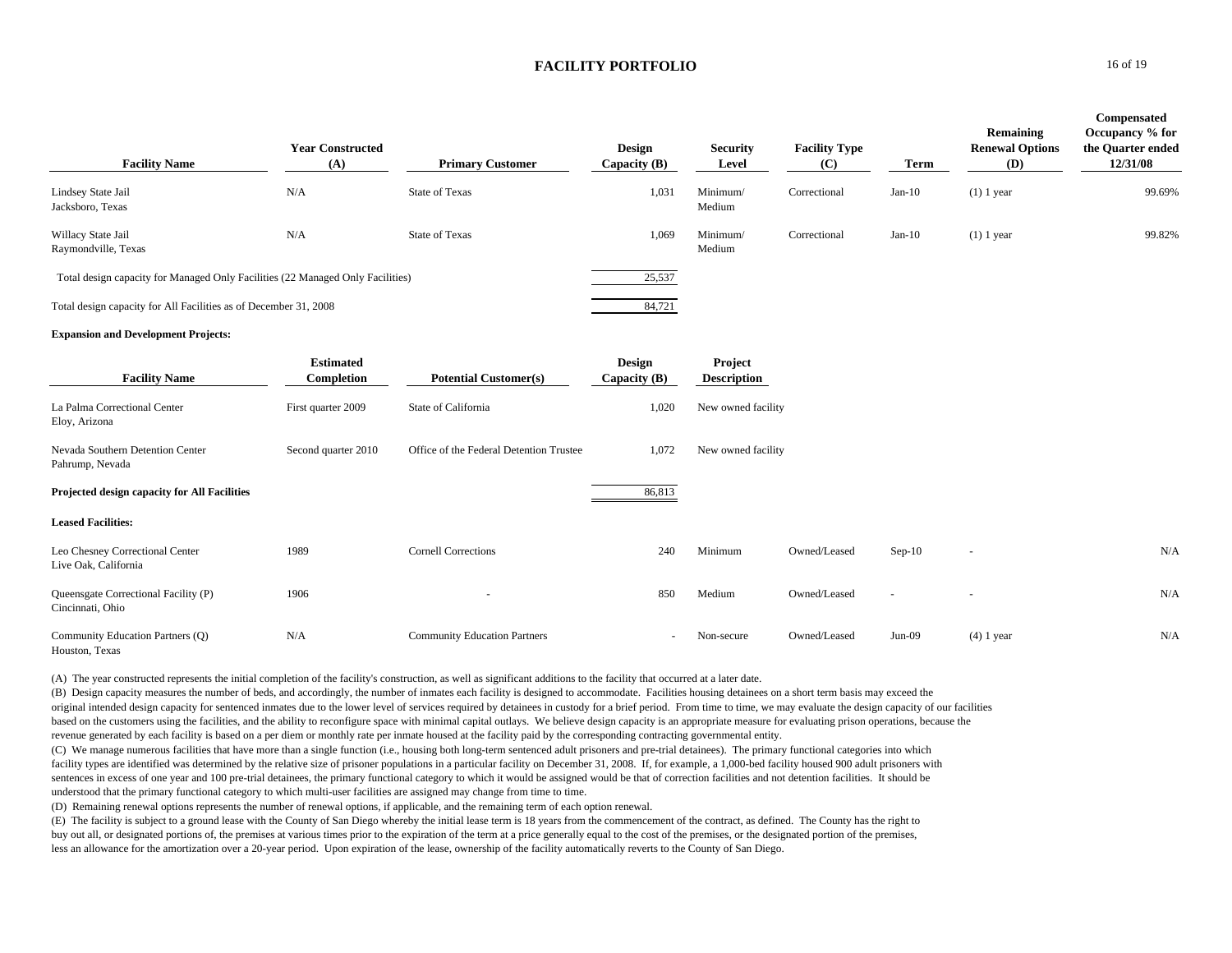| (F) The facility is subject to a purchase option held by Huerfano County which grants Huerfano County the right to purchase the facility upon an early termination of the contract at a price generally<br>equal to the cost of the facility plus 80% of the percentage increase in the Consumer Price Index, cumulated annually.<br>(G) The facility is subject to a purchase option held by the Georgia Department of Corrections, or GDOC, which grants the GDOC the right to purchase the facility for the lesser of the facility's<br>depreciated book value or fair market value at any time during the term of the contract between us and the GDOC.<br>(H) The facility is subject to a deed of conveyance with the city of Wheelwright, KY which includes provisions that would allow assumption of ownership by the city of Wheelwright under the following occurrences: (1) we cea<br>operate the facility for more than two years, (2) our failure to maintain at least one employee for a period of sixty consecutive days, or (3) a conversion to a maximum security facility based upon classification by the Ke<br>Corrections Cabinet.<br>(I) The facility is subject to a purchase option held by the Tallahatchie County Correctional Authority which grants Tallahatchie County Correctional Authority the right to purchase the facility at<br>any time during the contract at a price generally equal to the cost of the premises less an allowance for amortization originally over a 20 year period, and which amortization period was extended through 2050 in<br>connection with an expansion completed during the fourth quarter of 2007.<br>(J) The State of Montana has an option to purchase the facility generally at any time during the term of the contract with us at fair market value less the sum of a pre-determined<br>portion of per-diem payments made to us by the state of Montana.<br>(K) The facility is subject to a purchase option held by the Oklahoma Department of Corrections, or ODC, which grants the ODC the right to purchase the facility at its fair market value at any time.<br>(L) Under the terms of a ground lease with Shelby County, if the County terminates the lease without cause, or breaches the lease or the State fails to fund the contract, we may purchase the property for \$150,000. During t<br>second quarter of 2008, Shelby County elected to terminate the ground lease. During the fourth quarter of 2008, we completed the purchase of the land for \$150,000 and we are currently evaluating stratigies to maximize the<br>value of the Shelby Training Center.<br>(M) The state of Tennessee has the option to purchase the facility in the event of our bankruptcy, or upon an operational breach, as defined, at a price equal to the book value, as defined.<br>(N) The District of Columbia has the right to purchase the facility at any time during the term of the contract at a price generally equal to the present value of the remaining lease payments for<br>the premises. Upon expiration of the lease, ownership of the facility automatically reverts to the District of Columbia.<br>(O) Pursuant to a re-bid of the management contracts, the Texas Department of Criminal Justice ("TDCJ") transferred the management of the 500-bed B.M. Moore Correctional Center and the 518-bed Diboll Correctional Center<br>to another operator, upon the expiration of the management contracts on January 16, 2009.<br>(P) During December 2008, we were notified by Hamilton County, Ohio of its intent to terminate the lease for the 850-bed Queensgate Correctional Facility. We believe the County elected to terminate the lease effective Janu<br>1, 2009, due to funding issues experienced by the County.<br>(Q) The alternative educational facility is currently configured to accommodate 900 at-risk juveniles and may be expanded to accommodate a total of 1,400 at-risk juveniles. During November 2007, we accepted an unsolicited<br>purchase offer from Community Education Partners to purchase this facility. During February 2008, at the request of CEP, we agreed to extend the closing date and fix the sale price through June 30, 2008. During the second<br>quarter of 2008, CEP did not elect to purchase the facility and instead signed a new one-year lease with four one-year renewal options. | <b>Facility Name</b> | <b>Year Constructed</b><br>(A) | <b>Primary Customer</b> | <b>Design</b><br>Capacity $(B)$ | <b>Security</b><br>Level | <b>Facility Type</b><br>(C) | <b>Term</b> | Remaining<br><b>Renewal Options</b><br>(D) | Compensated<br>Occupancy % for<br>the Quarter ended<br>12/31/08 |
|------------------------------------------------------------------------------------------------------------------------------------------------------------------------------------------------------------------------------------------------------------------------------------------------------------------------------------------------------------------------------------------------------------------------------------------------------------------------------------------------------------------------------------------------------------------------------------------------------------------------------------------------------------------------------------------------------------------------------------------------------------------------------------------------------------------------------------------------------------------------------------------------------------------------------------------------------------------------------------------------------------------------------------------------------------------------------------------------------------------------------------------------------------------------------------------------------------------------------------------------------------------------------------------------------------------------------------------------------------------------------------------------------------------------------------------------------------------------------------------------------------------------------------------------------------------------------------------------------------------------------------------------------------------------------------------------------------------------------------------------------------------------------------------------------------------------------------------------------------------------------------------------------------------------------------------------------------------------------------------------------------------------------------------------------------------------------------------------------------------------------------------------------------------------------------------------------------------------------------------------------------------------------------------------------------------------------------------------------------------------------------------------------------------------------------------------------------------------------------------------------------------------------------------------------------------------------------------------------------------------------------------------------------------------------------------------------------------------------------------------------------------------------------------------------------------------------------------------------------------------------------------------------------------------------------------------------------------------------------------------------------------------------------------------------------------------------------------------------------------------------------------------------------------------------------------------------------------------------------------------------------------------------------------------------------------------------------------------------------------------------------------------------------------------------------------------------------------------------------------------------------------------------------------------------------------------------------------------------------------------------------------------------------------------------------------------------------------------------------------------------------------------------------------------------------------------------------------------------------------------------------------------------------------------------------------------------------------------------------------------------------------------------------------------------------------------------------------------------------------------------------------------------------------------------------------------------------------------------------------------------------------------------------------------------------------------------------------------------------------------------------------------------------------------------------|----------------------|--------------------------------|-------------------------|---------------------------------|--------------------------|-----------------------------|-------------|--------------------------------------------|-----------------------------------------------------------------|
|                                                                                                                                                                                                                                                                                                                                                                                                                                                                                                                                                                                                                                                                                                                                                                                                                                                                                                                                                                                                                                                                                                                                                                                                                                                                                                                                                                                                                                                                                                                                                                                                                                                                                                                                                                                                                                                                                                                                                                                                                                                                                                                                                                                                                                                                                                                                                                                                                                                                                                                                                                                                                                                                                                                                                                                                                                                                                                                                                                                                                                                                                                                                                                                                                                                                                                                                                                                                                                                                                                                                                                                                                                                                                                                                                                                                                                                                                                                                                                                                                                                                                                                                                                                                                                                                                                                                                                                                                                    |                      |                                |                         |                                 |                          |                             |             |                                            |                                                                 |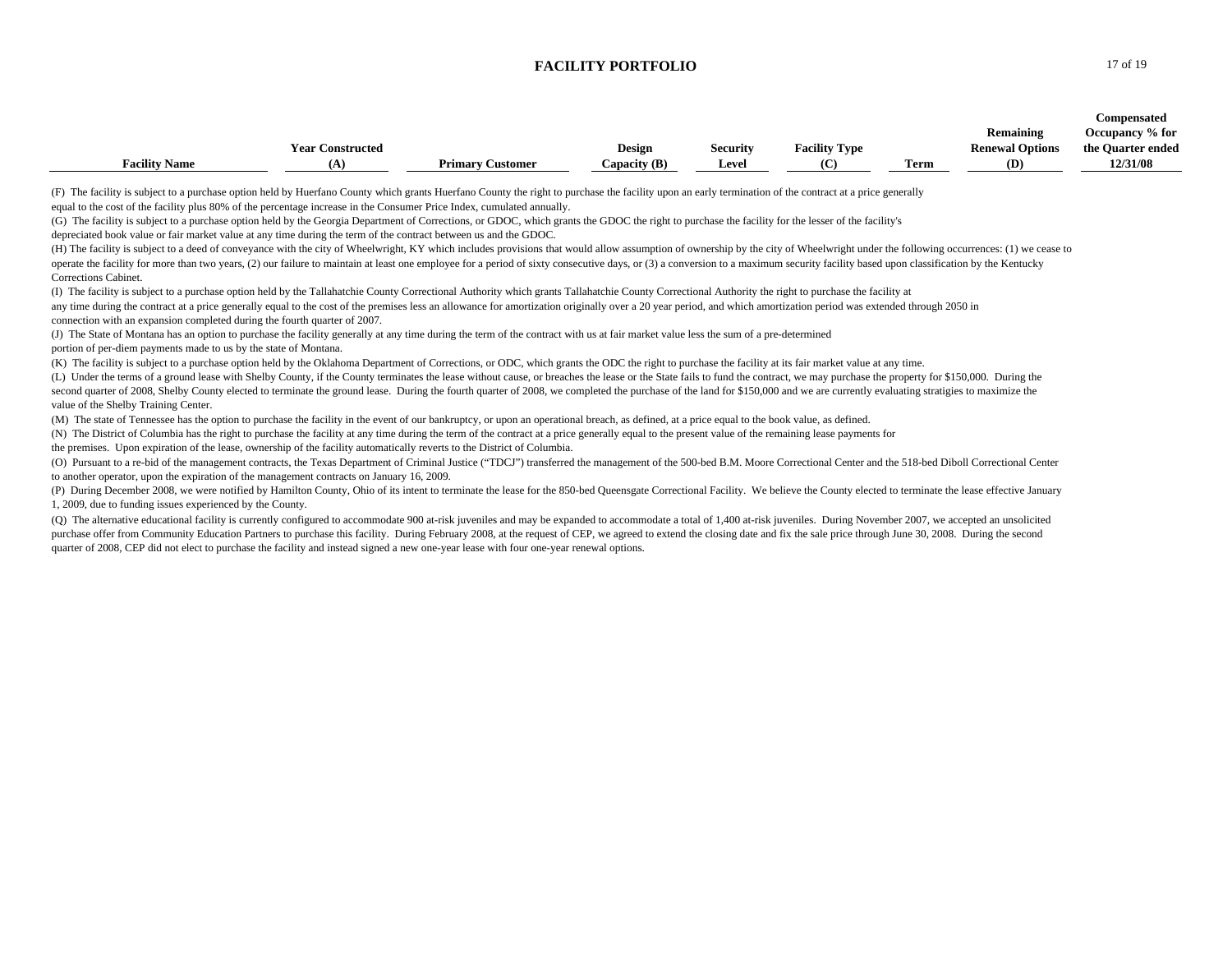### **DIVERSIFICATION OF REVENUE**

(Unaudited and amounts in thousands)

| <b>Customer</b>                                   | <b>Management Revenue</b><br><b>For the Twelve Months</b><br><b>Ended December 31,</b><br>2008 | <b>Percent of Management</b><br><b>Revenue For the Twelve</b><br><b>Months Ended December 31,</b><br>2008 |  |
|---------------------------------------------------|------------------------------------------------------------------------------------------------|-----------------------------------------------------------------------------------------------------------|--|
| <b>United States Marshals</b>                     | \$<br>221,672                                                                                  | 13.97%                                                                                                    |  |
| United States Immigration and Customs Enforcement | 209,470                                                                                        | 13.20%                                                                                                    |  |
| <b>Bureau of Prisons</b>                          | 198,202                                                                                        | 12.49%                                                                                                    |  |
| Texas                                             | 101,542                                                                                        | 6.40%                                                                                                     |  |
| California                                        | 98,490                                                                                         | 6.21%                                                                                                     |  |
| Colorado                                          | 84,077                                                                                         | 5.30%                                                                                                     |  |
| Tennessee                                         | 77,002                                                                                         | 4.85%                                                                                                     |  |
| Florida                                           | 63,805                                                                                         | 4.02%                                                                                                     |  |
| Georgia                                           | 53,590                                                                                         | 3.38%                                                                                                     |  |
| Arizona                                           | 46,731                                                                                         | 2.94%                                                                                                     |  |
|                                                   | 1,154,581                                                                                      | 72.75%                                                                                                    |  |
| <b>Total Management Revenue</b>                   | \$<br>1,587,062                                                                                | 100.00%                                                                                                   |  |